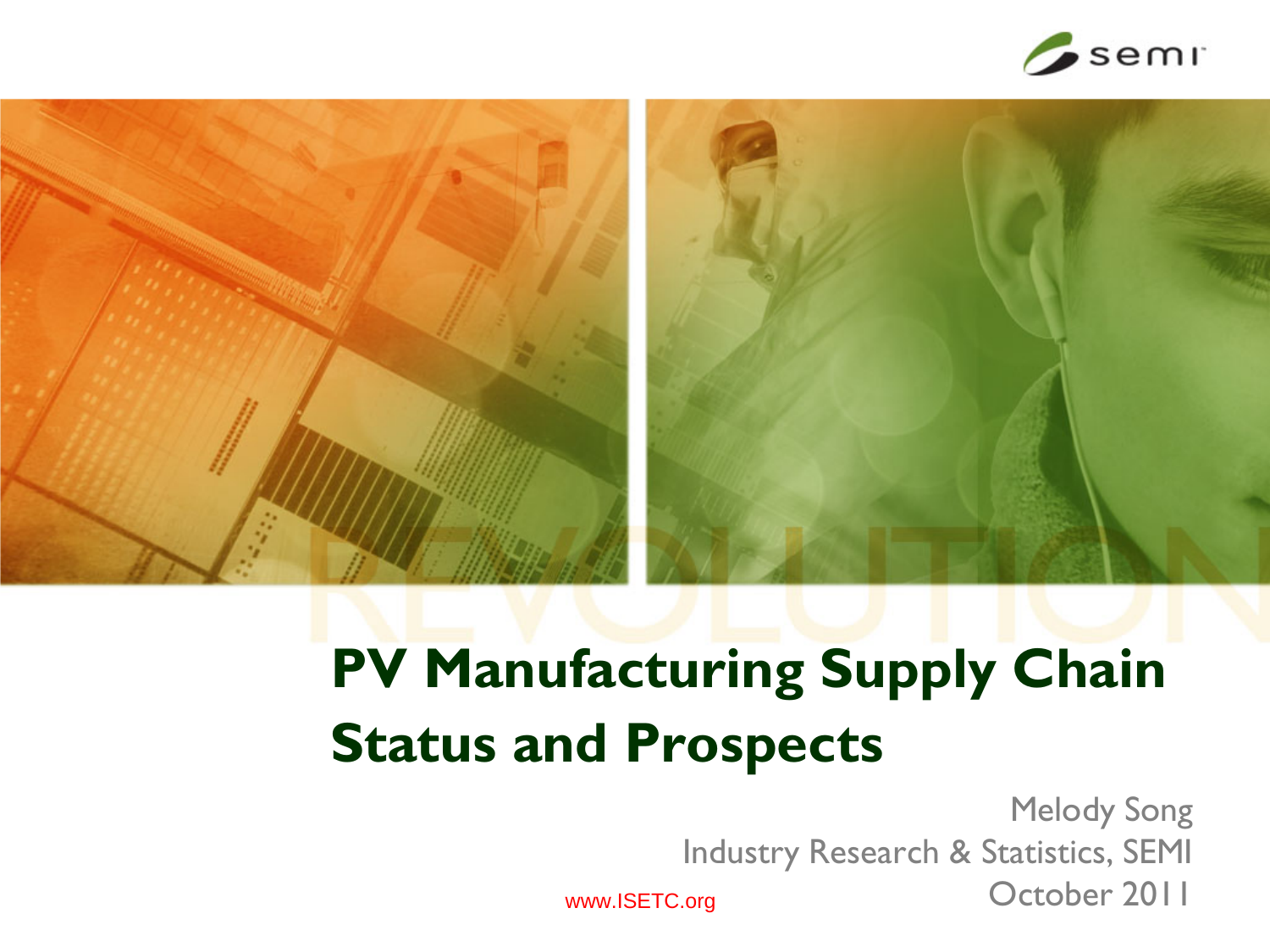

#### **Presentation Outline**

## • **SEMI and the PV Group**

- Global PV Market
- PV Manufacturing
- Worldwide PV Equipment Bookings and Billings Market Statistics Program
- Impact of Recent Market Weakness on PV Manufacturers
- Outlook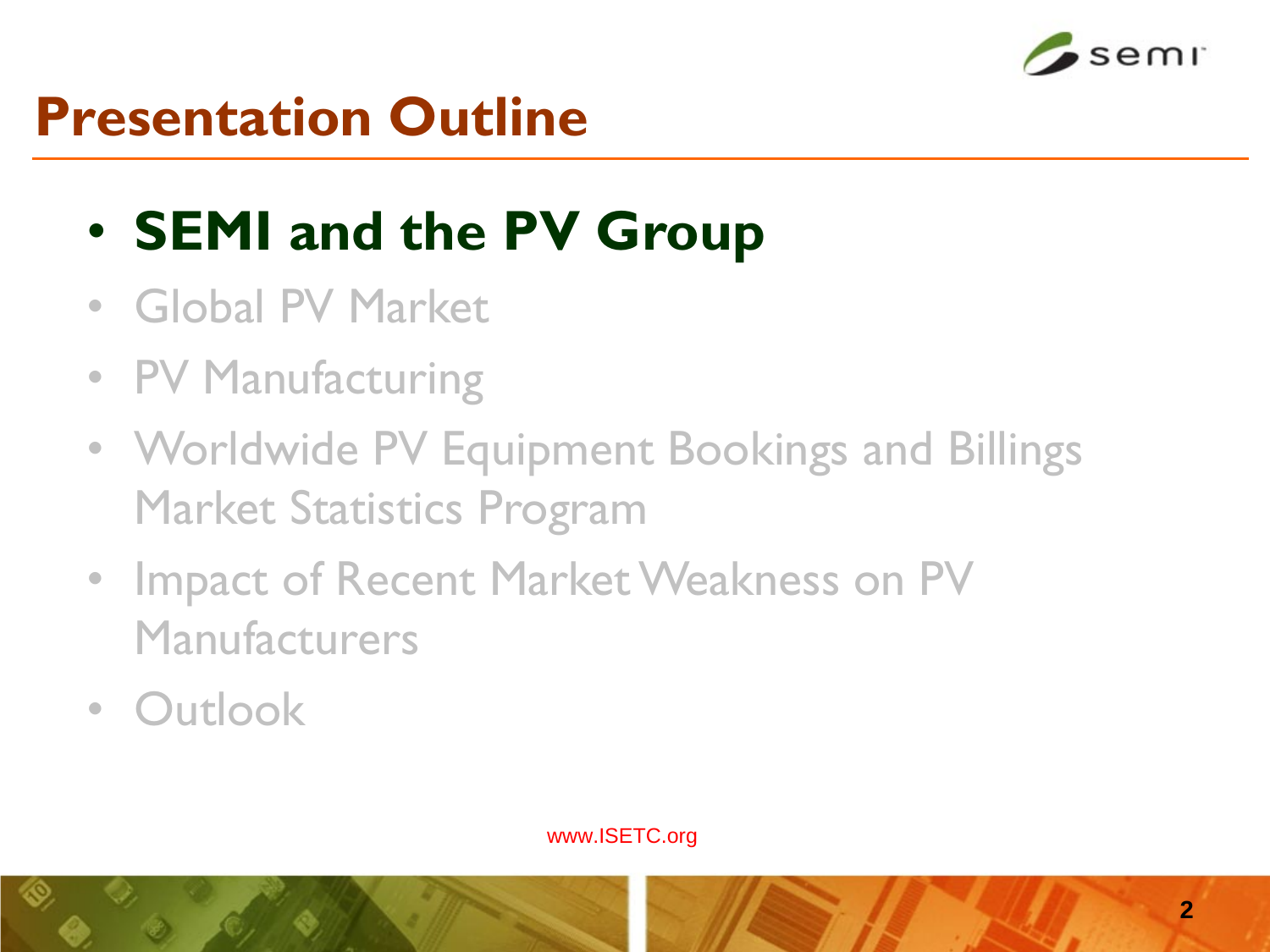

## **About SEMI and PV Group**

- **SEMI** 
	- 40-year old global industry association supporting  $\sim 1,800$ member companies worldwide
	- SEMI Member Companies participate in the global manufacturing supply chains of Semiconductor, Photovoltaic, Flat Panel Display, Nanotechnology, MEMS, and LED / SSL
- **PV Group** 
	- Established in 2008, PV Group represents currently about 500 SEMI members worldwide actively engaged in PV manufacturing, from feedstock/starting materials to module assembly



**Member Companies by Region**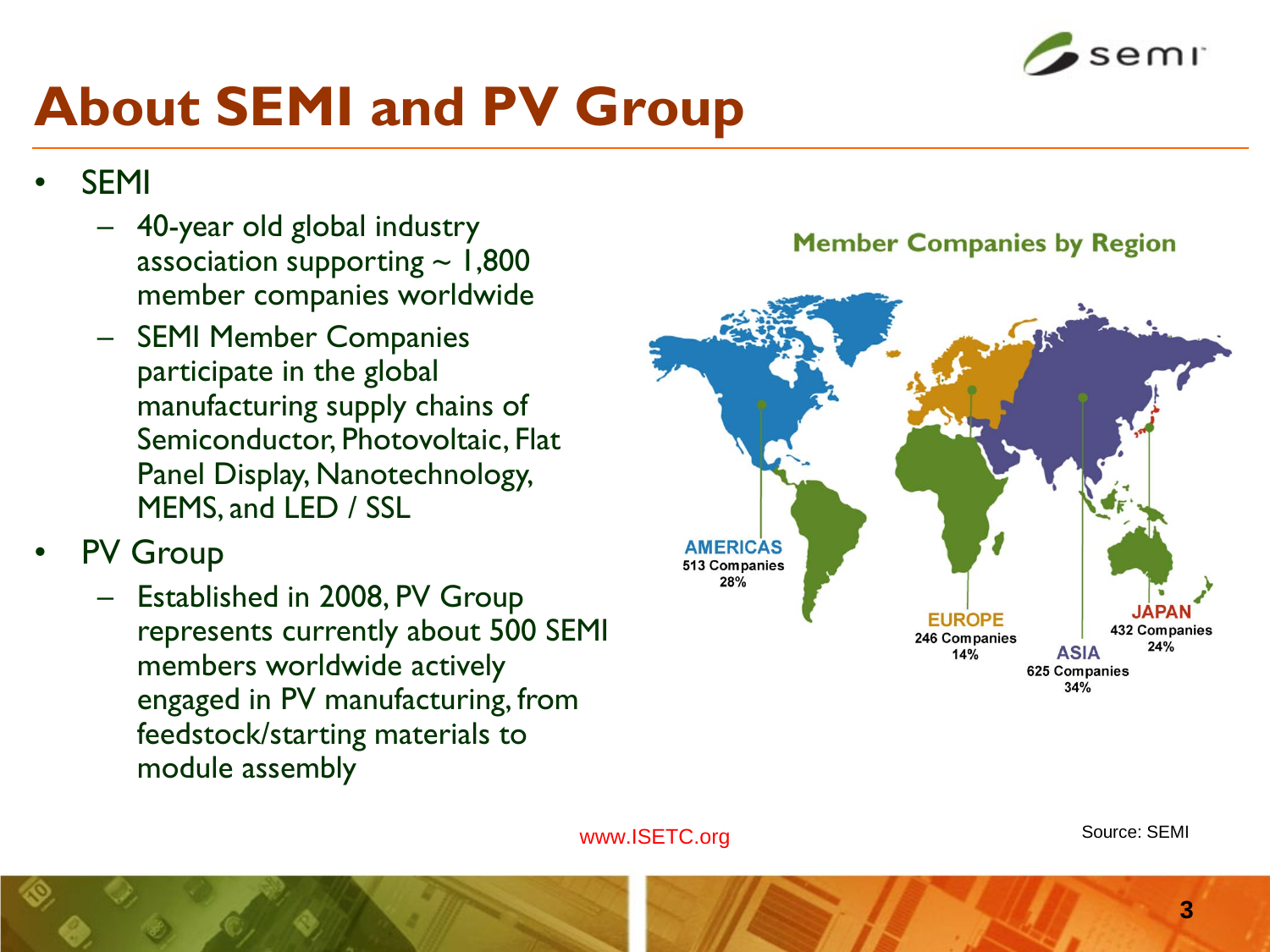

## **Key Global Initiatives**

- Expositions and Conferences
- Technical Programs
- Industry Standards
- Industry Research & Statistics
- Industry Collaboration and Technology Roadmap Development
- EH&S/Sustainability
- Public Policy and Industry Advocacy
- Special Interest Group

www.ISETC.org

**4**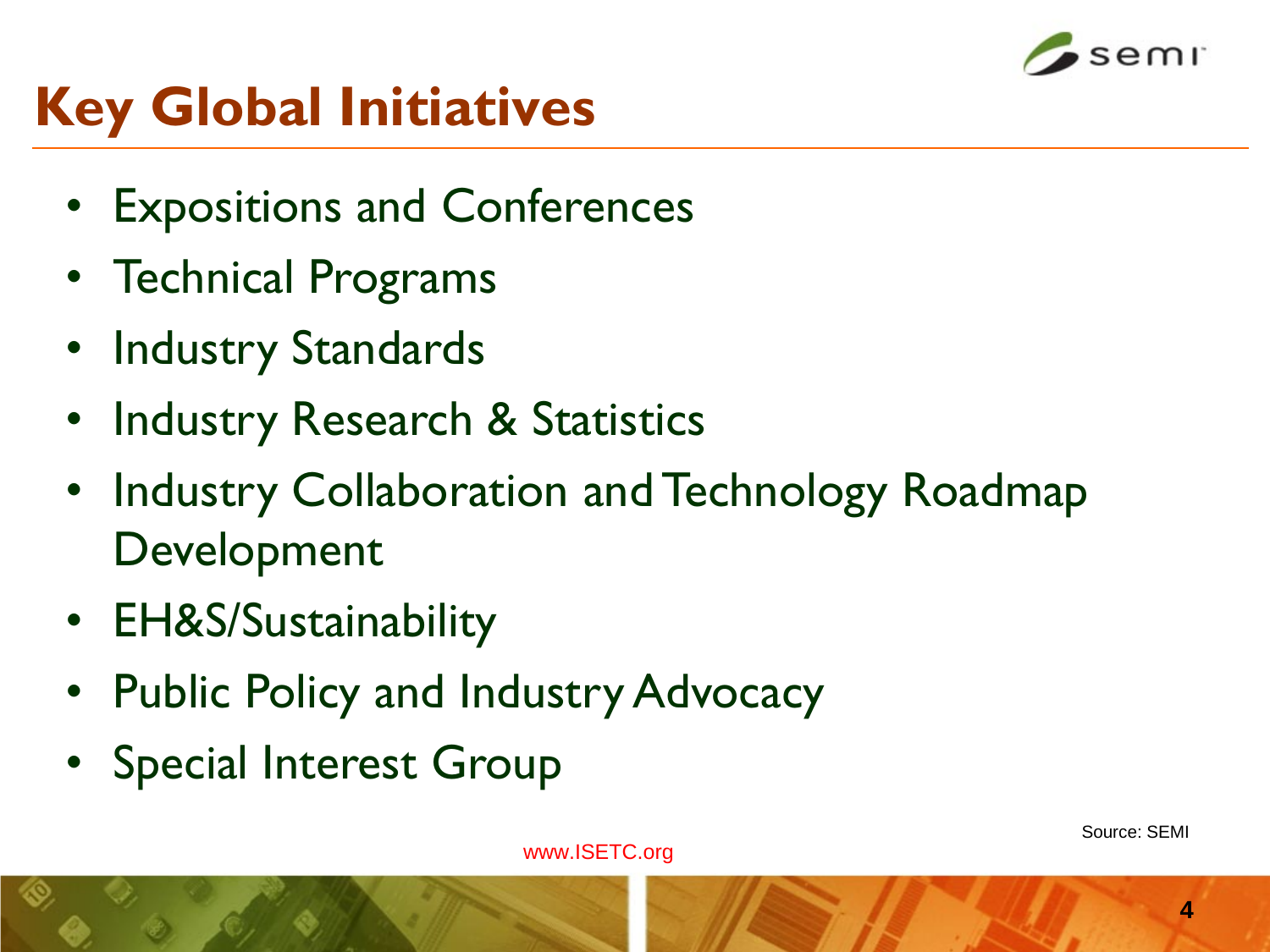

### **SEMI Board of Directors**

- SEMI is governed by an international Board of Directors
- Five board members sit on the PV Standing Committee
	- Mike Splinter, President & CEO, Applied Materials Committee Chair
	- Susumu Kohyama, President & CEO, Covalent Materials **Corporation**
	- Eike Weber, Director, Fraunhofer Institute for Solar Energy Systems
	- Zhengrong Shi, Founder, Chairman & CEO, Suntech Power Holdings
	- Terry Higashi, Chairman & CEO, Tokyo Electron Ltd.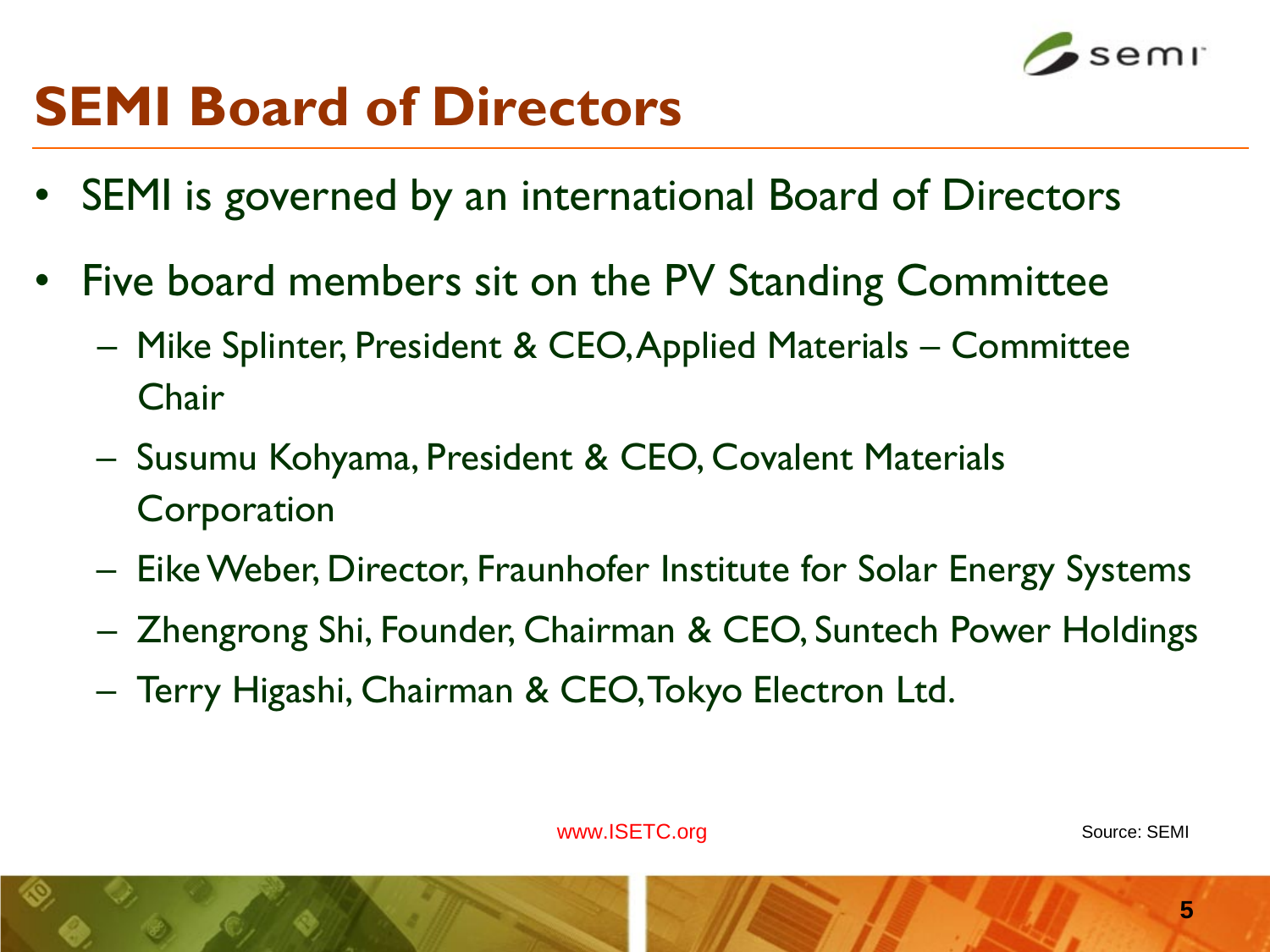

#### **Presentation Outline**

- SEMI and the PV Group
- **Global PV Market**
- PV Manufacturing
- Worldwide PV Equipment Bookings and Billings Market Statistics Program
- Impact of Recent Market Weakness on PV Manufacturers
- Outlook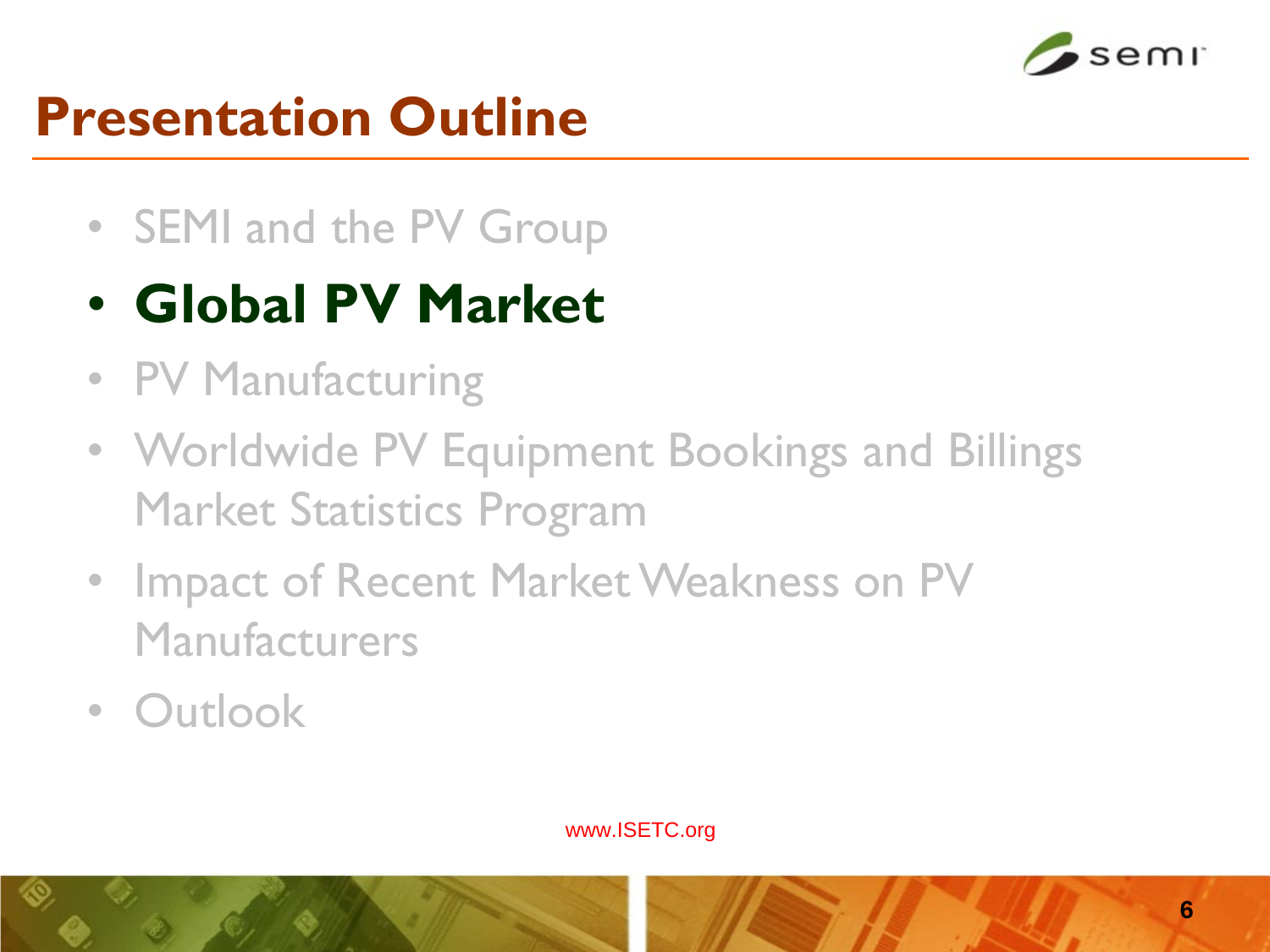

### **Global PV Market**



Source: BSW, GSE, JPEA, EPIA, GTM Research, SEMI

- Global PV market experienced rapid growth in the past decade
- 2010 saw a record level of growth with 144% increase in worldwide new installations
- With 18GW in new installations, global total cumulative installations reached 40GW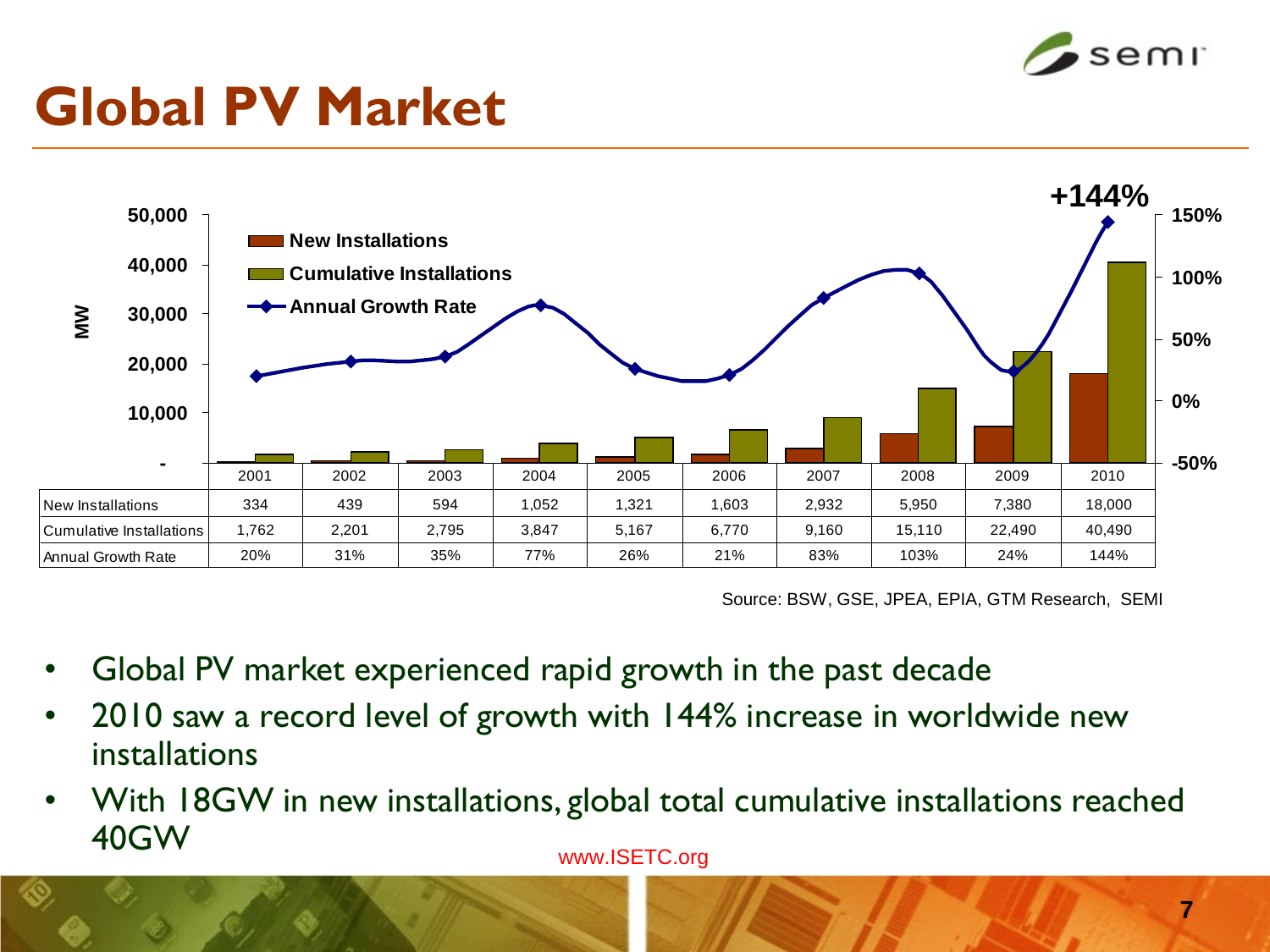### **Regional PV Markets – New Installations**

#### **Regional Distribution of 2010 New Installations**



| <b>2010 New Installations (MW)</b> |           |  |  |  |
|------------------------------------|-----------|--|--|--|
| Germany                            | 7,400     |  |  |  |
| <b>Italy</b>                       | 3,800     |  |  |  |
| <b>Czech Republic</b>              | 1,300     |  |  |  |
| Japan                              | 1,030     |  |  |  |
| US                                 | 887       |  |  |  |
| <b>France</b>                      | 800       |  |  |  |
| <b>Rest of Europe</b>              | 500       |  |  |  |
| <b>Spain</b>                       | 500       |  |  |  |
| China                              | 400       |  |  |  |
| <b>Belgium</b>                     | 350       |  |  |  |
| Canada                             | 250       |  |  |  |
| <b>Rest of World</b>               | 800       |  |  |  |
| <b>Global Total</b>                | $-18,000$ |  |  |  |

www.ISETC.org

Source: BSW, GSE, JPEA, EPIA, GTM Research, SEMI

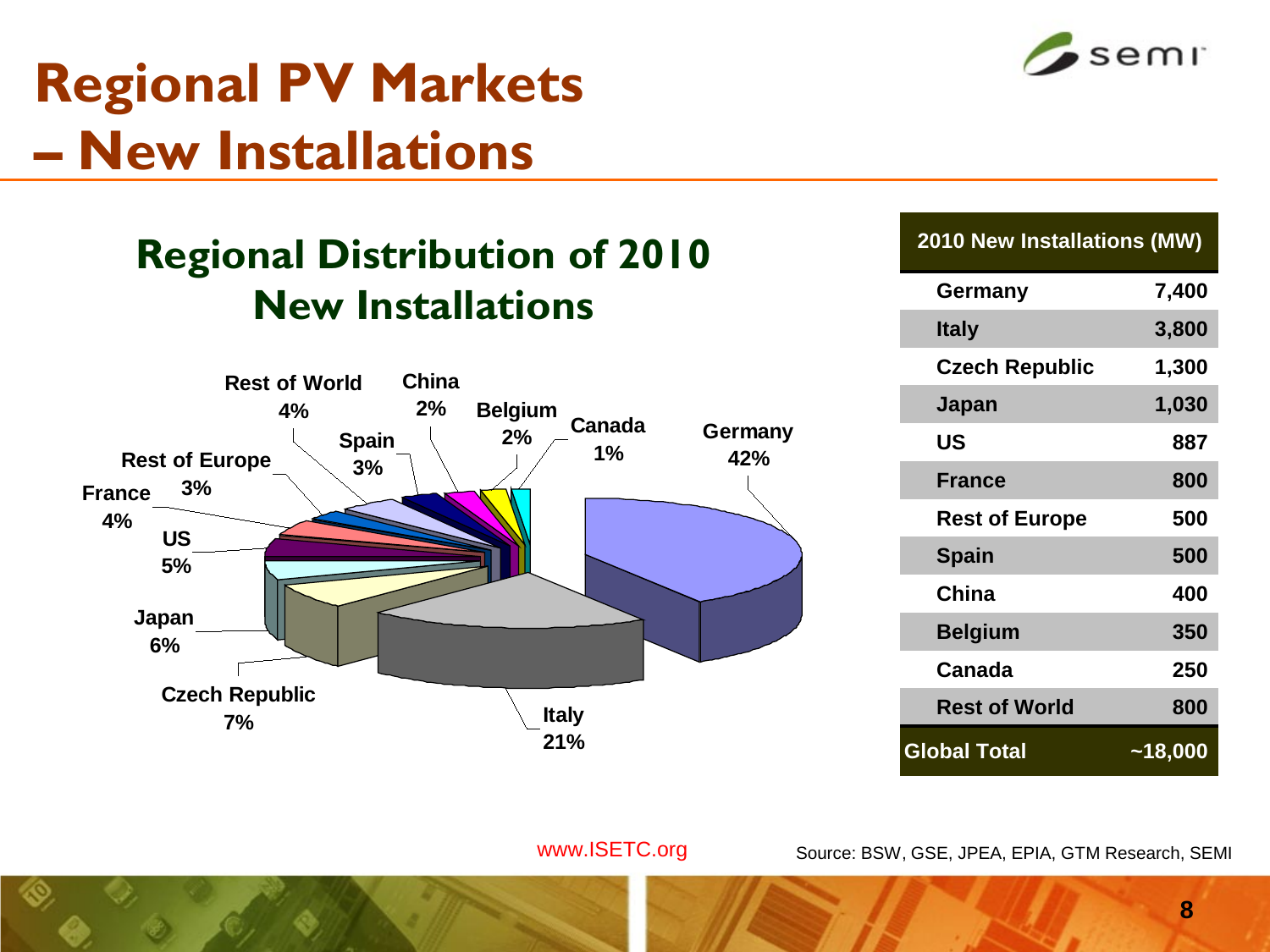## **Regional PV Markets – Cumulative Installations**

#### **Regional Distribution of Cumulative Installations (2010)**



| <b>Cumulative</b><br><b>Installations</b><br>(MW) |         |  |  |  |
|---------------------------------------------------|---------|--|--|--|
| <b>Germany</b>                                    | 17,185  |  |  |  |
| <b>Italy</b>                                      | 4,978   |  |  |  |
| <b>Spain</b>                                      | 3,924   |  |  |  |
| Japan                                             | 3,658   |  |  |  |
| <b>USA</b>                                        | 2,458   |  |  |  |
| <b>Rest of World</b>                              | 8,300   |  |  |  |
| <b>Global Total</b>                               | ~40,500 |  |  |  |

www.ISETC.org

Source: BSW, GSE, JPEA, EPIA, GTM Research, SEMI

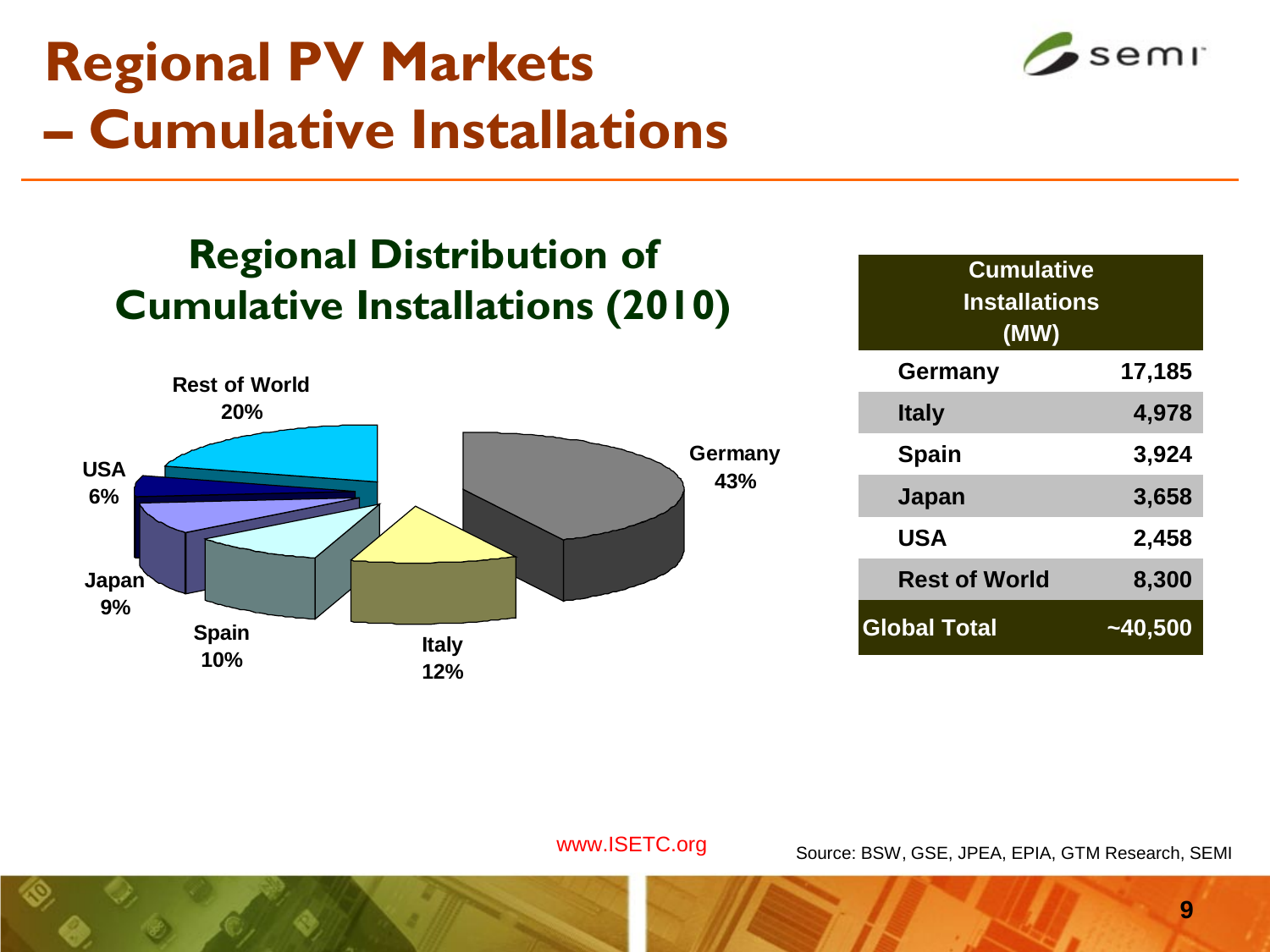

### **Presentation Outline**

- SEMI and the PV Group
- Global PV Market

## • **PV Manufacturing**

- Worldwide PV Equipment Bookings and Billings Market Statistics Program
- Impact of Recent Market Weakness on PV Manufacturers
- Outlook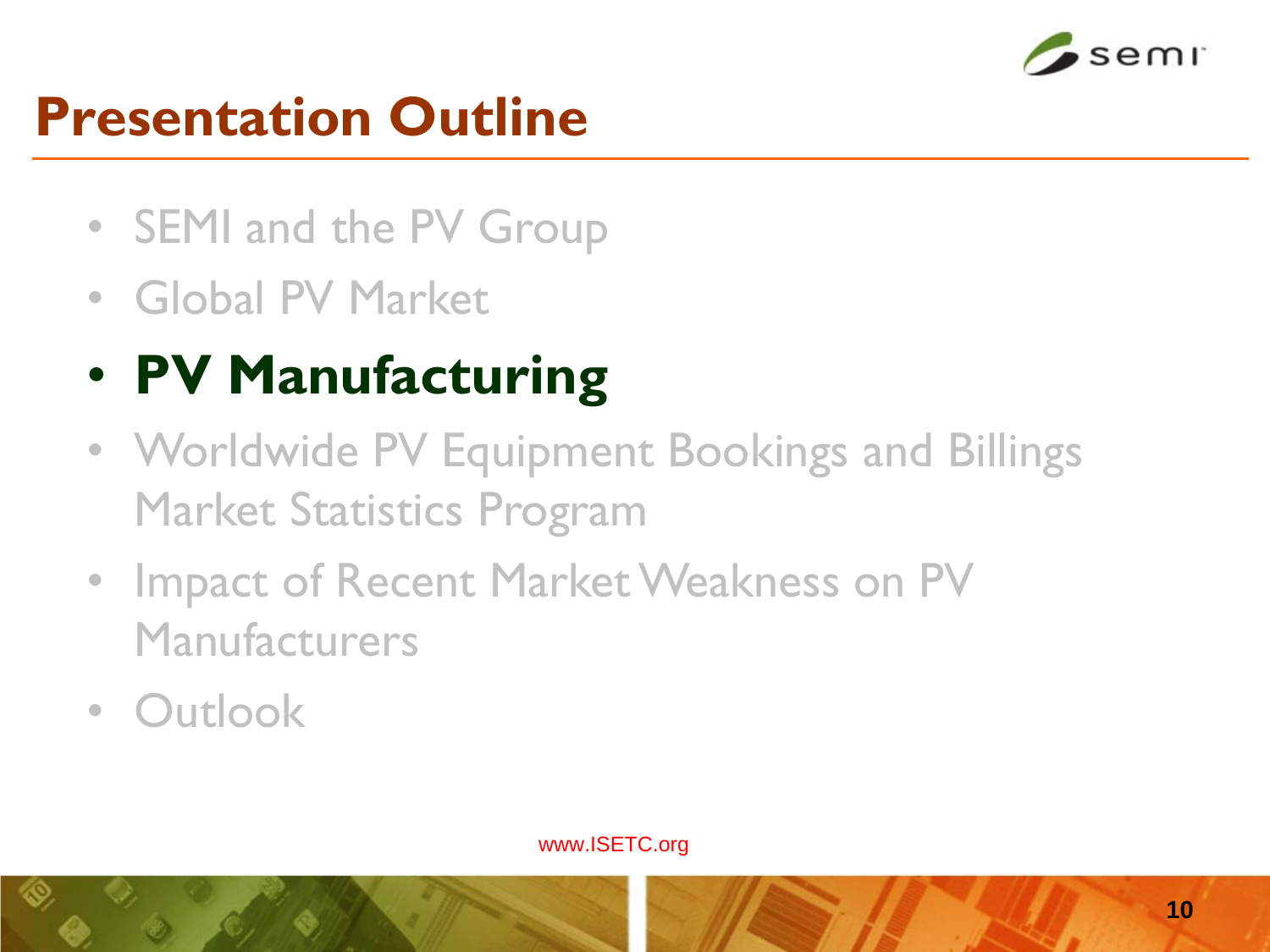#### **Key Manufacturing Supply Chain Segments**



semr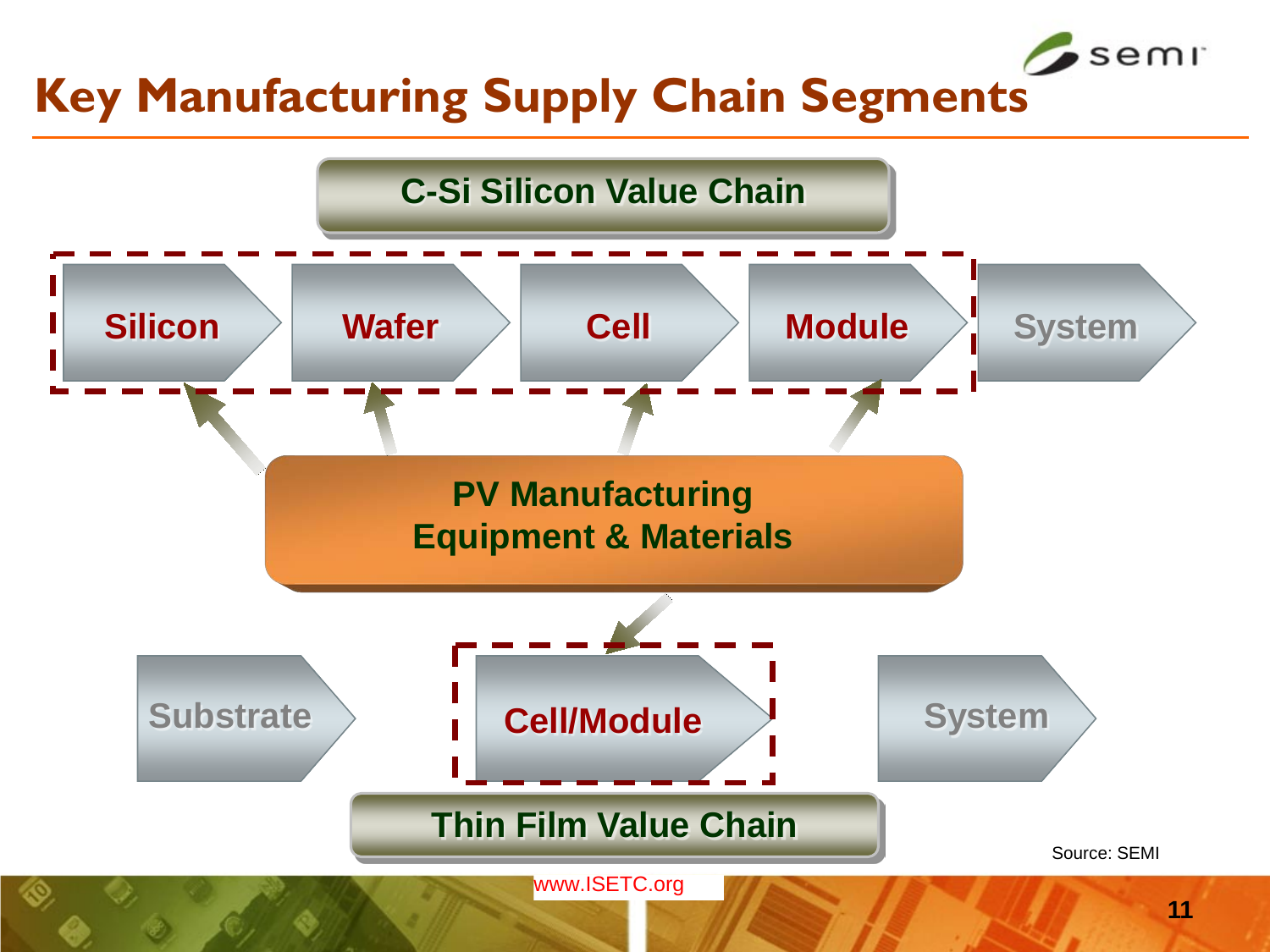

### **Global PV Cell Production**



Source: GTM Research, JPEA, China PV Industry Alliance (CPIA), SEMI

- 2010 saw a record ~120% growth, reaching nearly 24GW global production
- In conjunction with the rise of China and Taiwan has been the market share decline of Europe and Japan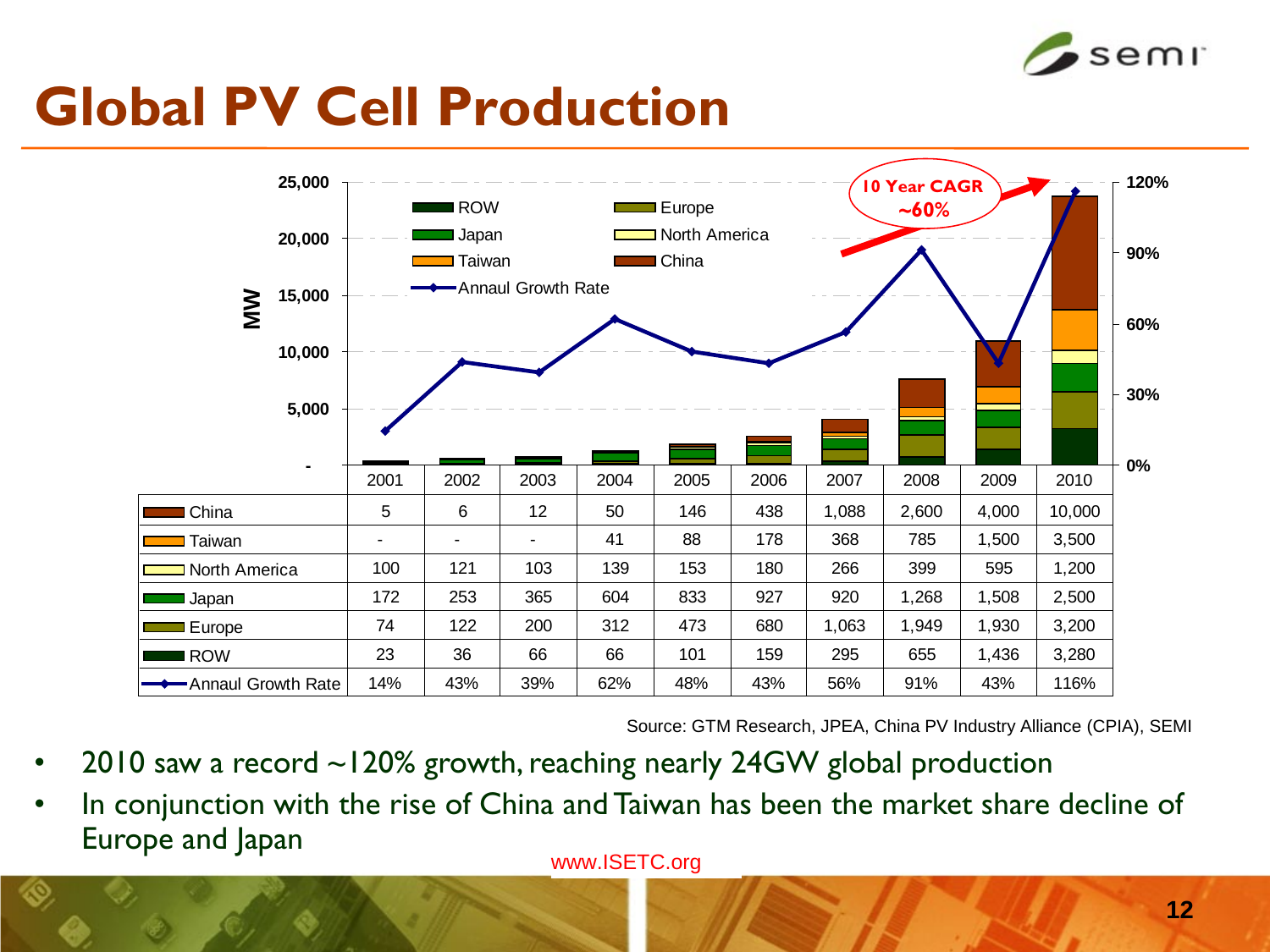#### semr **Regional Distribution of PV Cell Production**





**Europe 25% Japan 17% North America 5% Rest of World 9% China & Taiwan 44% 2008 2010**



Source: GTM Research, JPEA, China PV Industry Alliance (CPIA), SEMI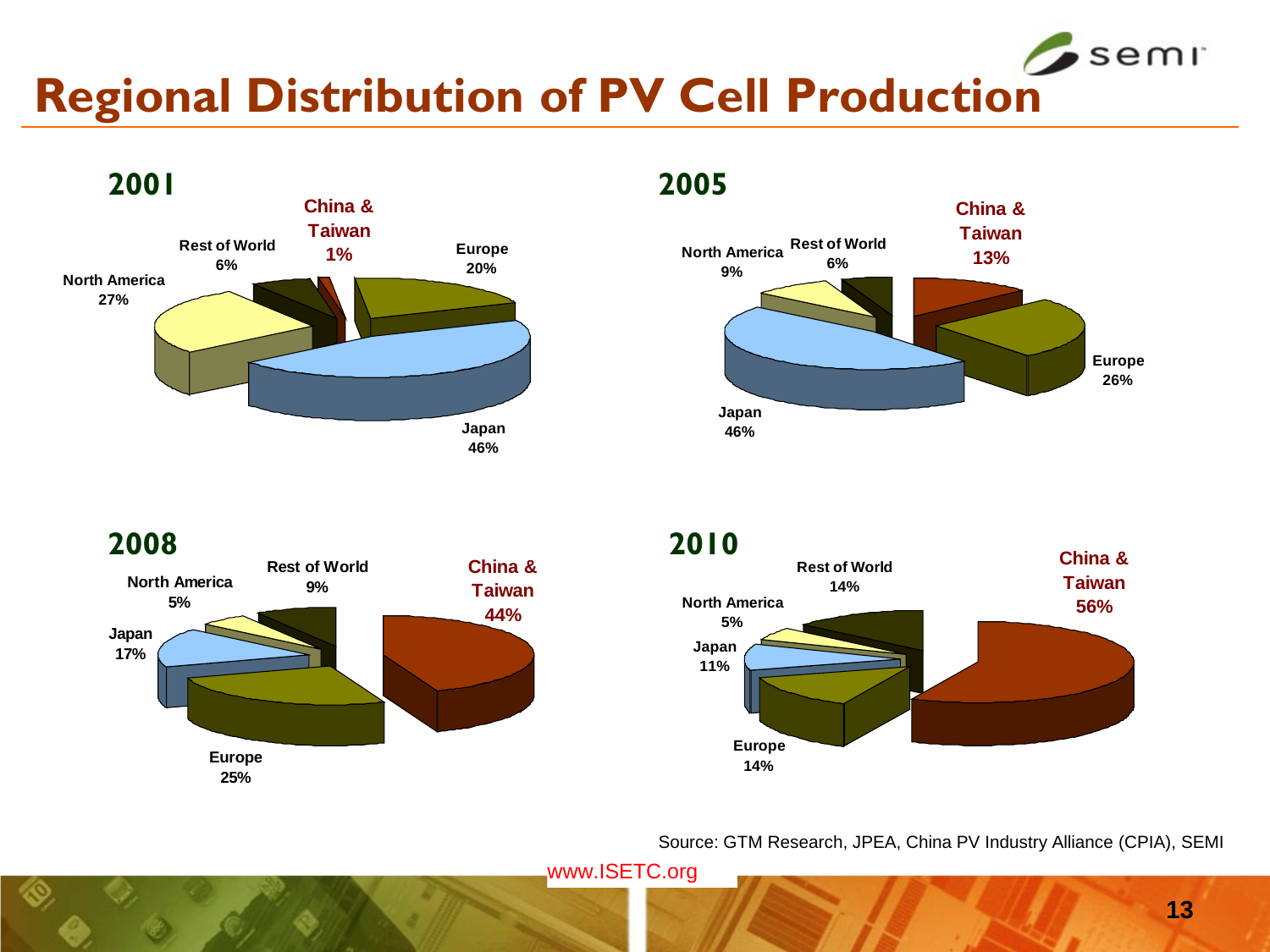

## **Global Top Cell Companies**



Source: GTM Research, SEMI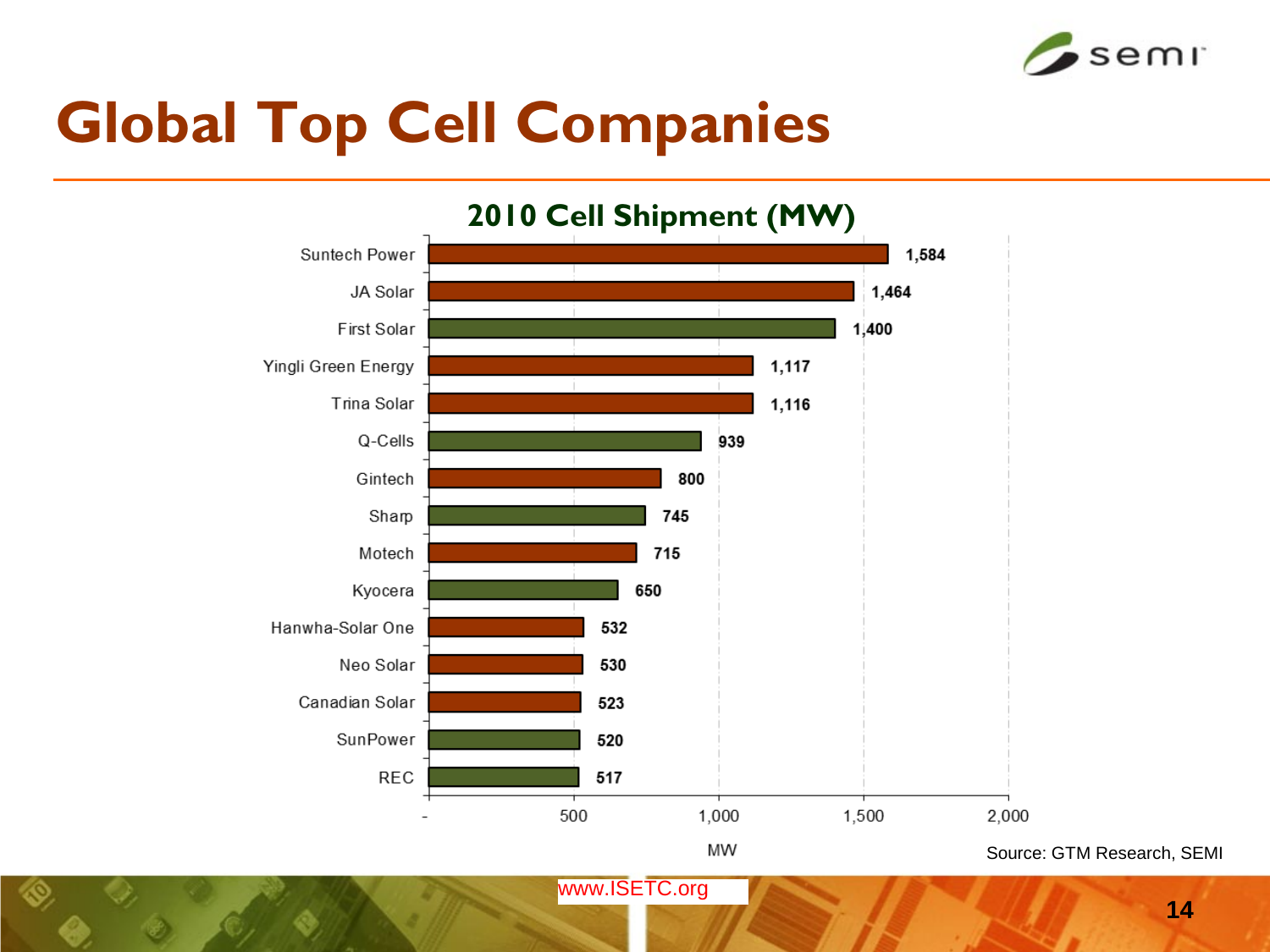

#### **Manufacturing Capacity**



#### **Entry Barrier**

www.ISETC.org

Source: SEMI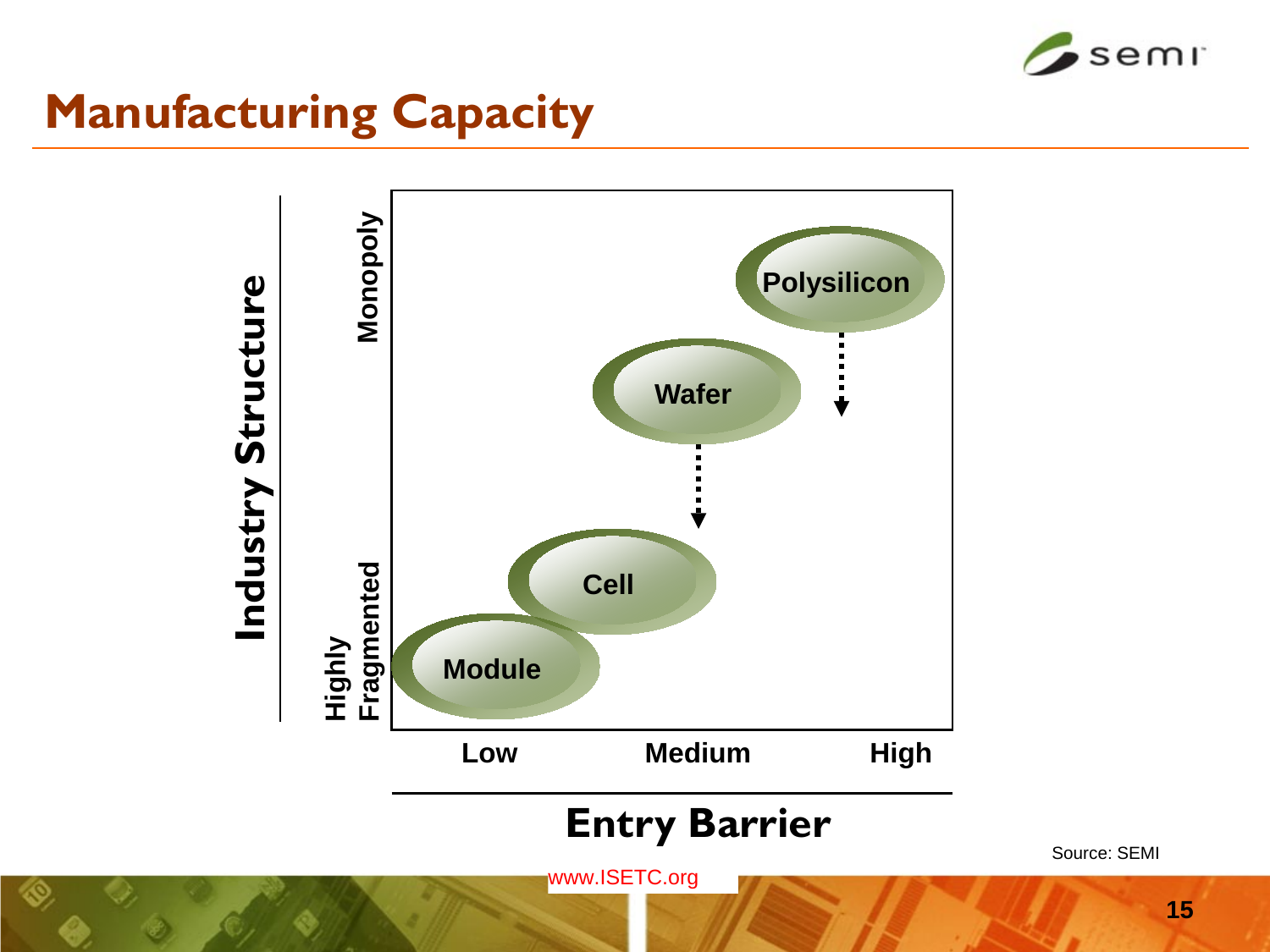

#### **Polysilicon Capacity**

#### **Estimated Worldwide Polysilicon Capacity**



- Poly supply has been increasing rapidly, led by new entrants from Asia
- New supply has eased the constraint at the upstream of the value chain that persisted for years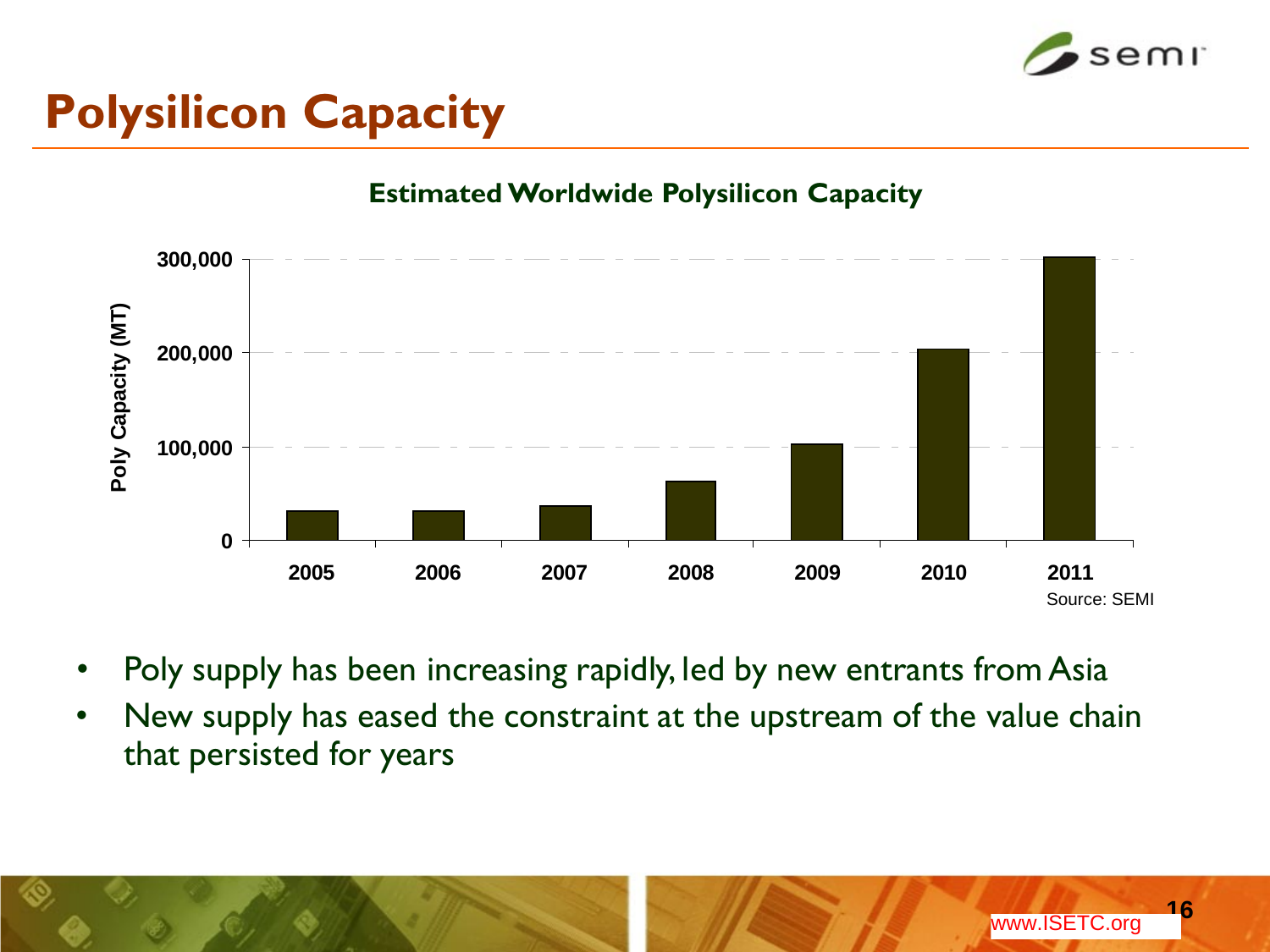

**PV Cell Capacity Growth of** 

#### **China's PV Cell Manufacturing Capacity**

**China's PV Cell** 

#### **Capacity Growth Selected Chinese Companies 40 JA Solar 3,000** Cell Manufacturing Capacity (GW) **Cell Manufacturing Capacity (GW) Suntech** Cell Manufacturing Capacity (MW) **Cell Manufacturing Capacity (MW) Yingli Trina 30 Canadian Solar 2,000 20 1,000 10 0 - 2004 2005 2006 2007 2008 2009 2010 2011 2008 2009 2010 2011**

Source: Company Financial Reporting, SEMI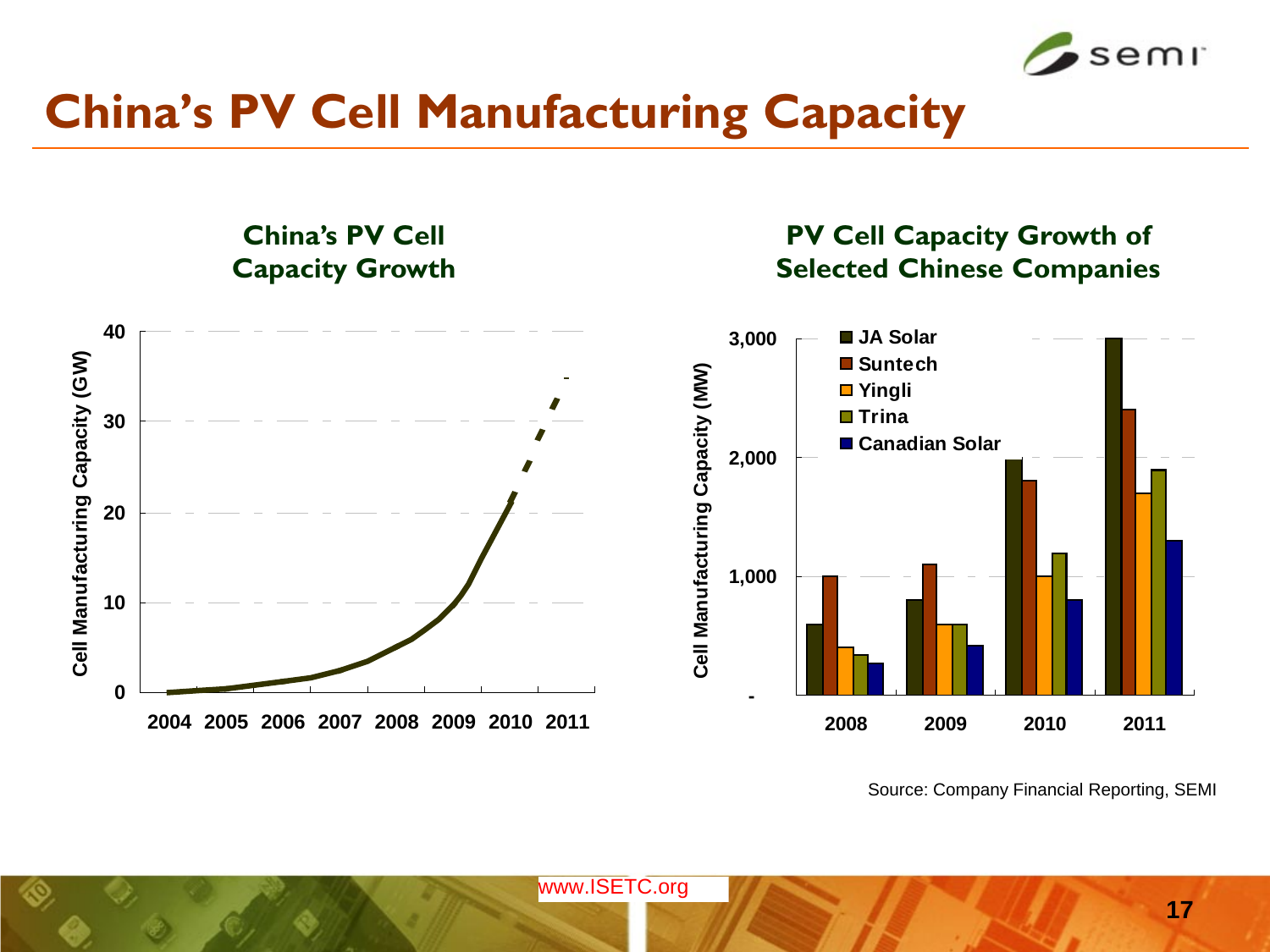

#### **Presentation Outline**

- SEMI and the PV Group
- Global PV Market
- PV Manufacturing
- **Worldwide PV Equipment Billings and Bookings Market Statistics Program**
- Impact of Recent Market Weakness on PV Manufacturers
- Outlook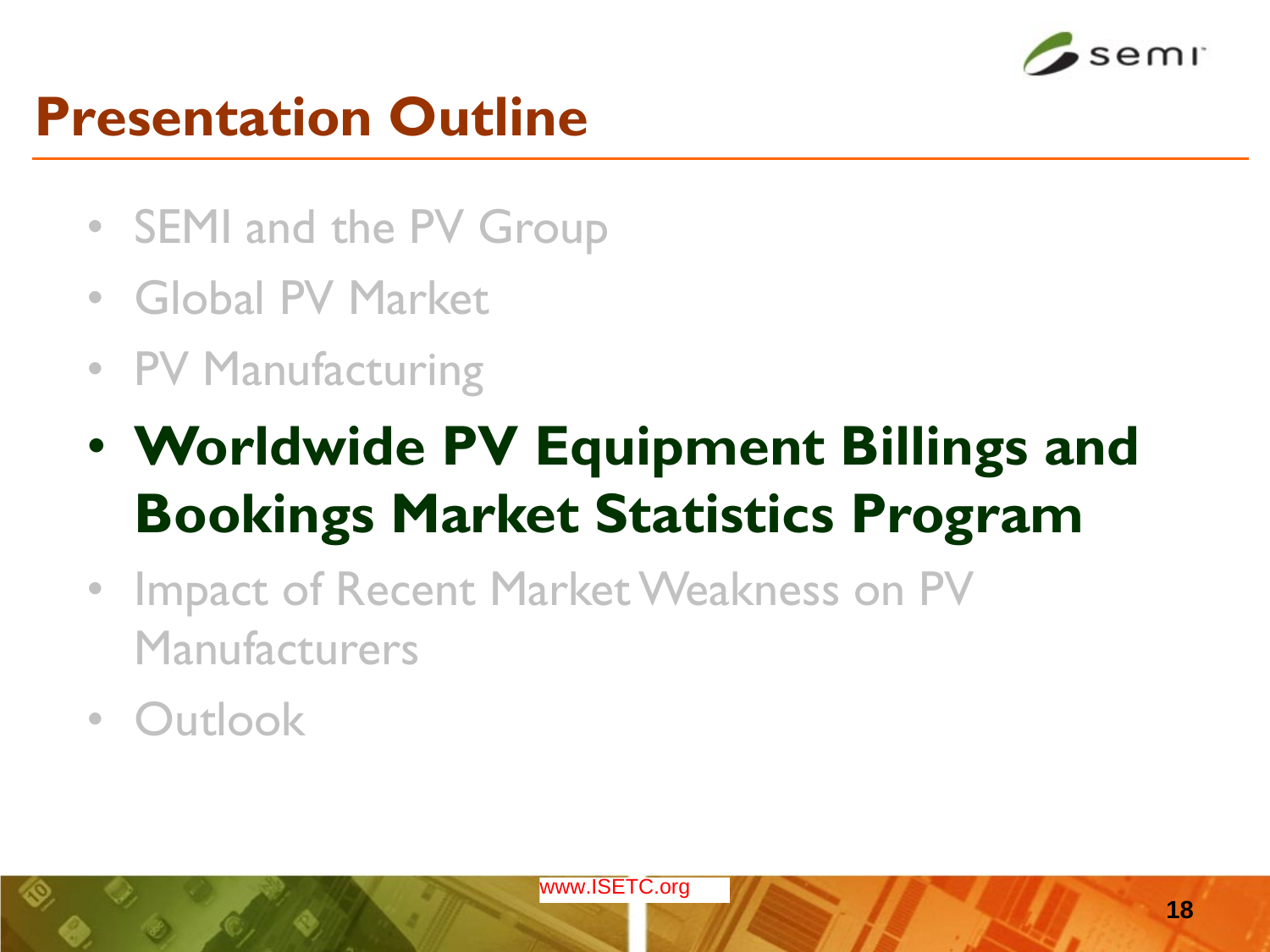

## **Worldwide PV Equipment Data Program**

- Quarterly worldwide bookings and billings data collection program for PV manufacturing equipment
- Data is based on direct inputs from PV equipment manufacturers worldwide – truly global coverage
- SEMI and the German Engineering Federation (VDMA) collaborate on data collection
- Quarterly reports provide equipment bookings and billings data by region, by supply chain segment, and by equipment type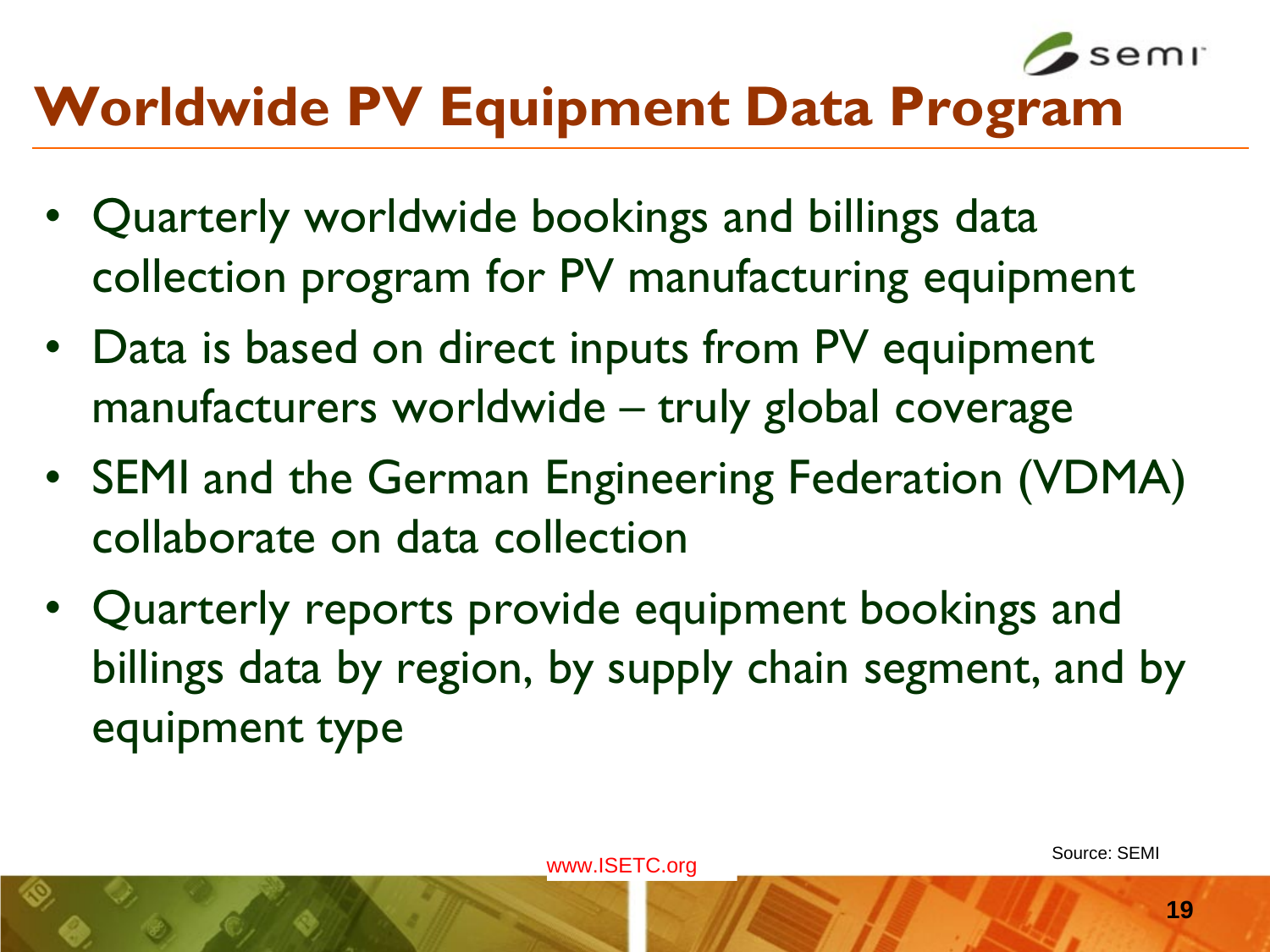

### **PV Equipment Book to Bill Ratio**

- The book-to-bill ratio is most commonly used in the semiconductor equipment industry, and it is applicable to any industry that takes orders significantly in advance of billings
- Photovoltaic manufacturing equipment industry embodies such characteristics
- A book-to-bill ratio can serve as an important indicator for strategic planning and forecasting in the photovoltaic and related industries:
	- $-$  A ratio = 1 indicates stability
	- A ratio > 1 indicates growth
	- A ratio < 1 indicates decline

Source: SEMI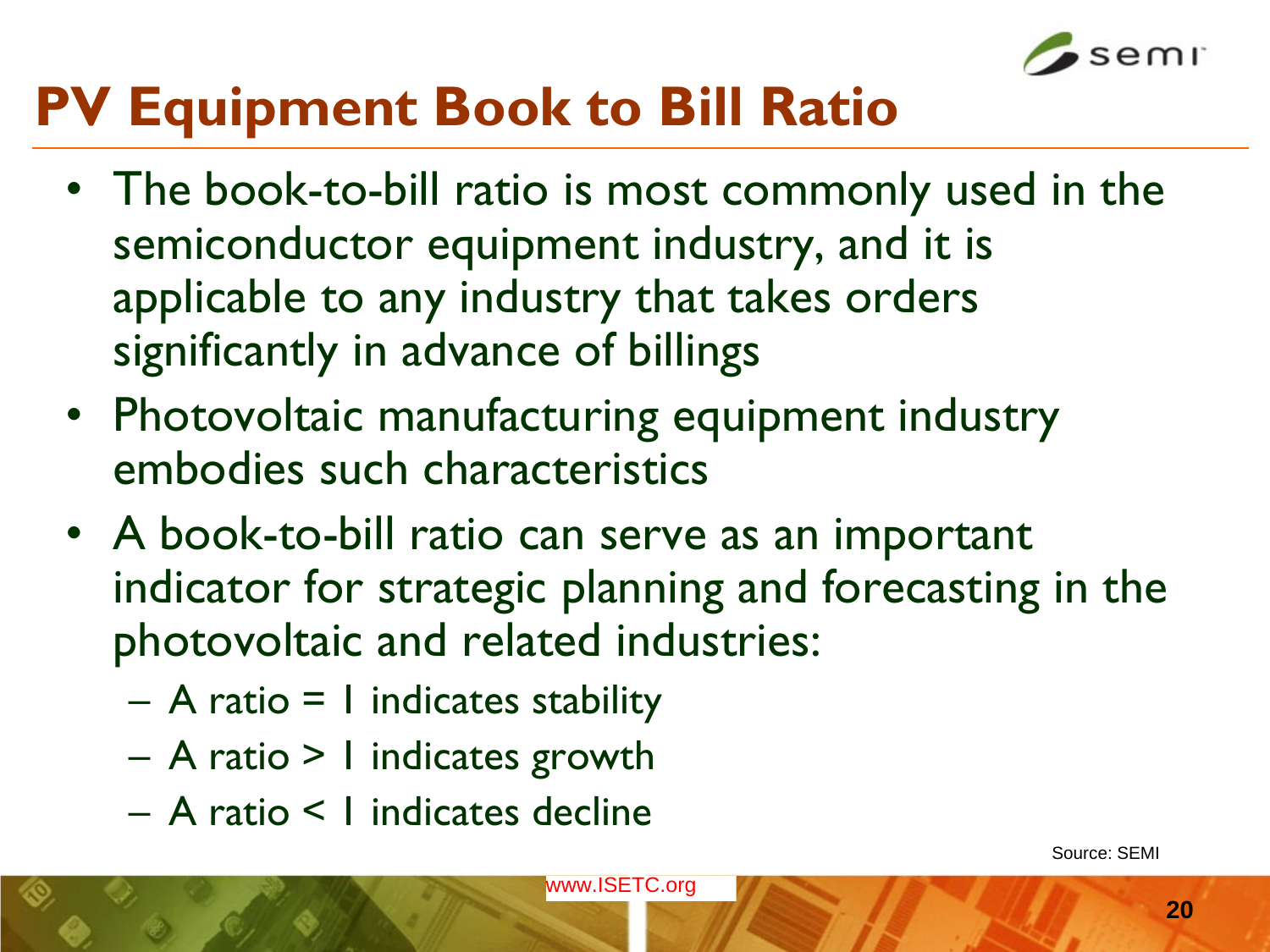

#### **PV Equipment Billings & Bookings**

#### **PV Equipment Bookings & Billings**

**(US Dollars in Thousands)**

|                           | 2Q 2011   | <b>1Q 2011</b> | <b>2Q 2010</b> | QoQ<br><b>Growth</b> | YoY<br><b>Growth</b> |
|---------------------------|-----------|----------------|----------------|----------------------|----------------------|
| <b>Worldwide Billings</b> | 2,031,651 | 1,737,339      | 1,519,402      | 17%                  | 34%                  |
| <b>Worldwide Bookings</b> | 1,789,788 | 2,185,534      | 1,895,744      | $-18%$               | $-6%$                |
| <b>Book to Bill Ratio</b> | 0.88      | 1.26           | 1.25           |                      |                      |



Source: SEMI & VDMA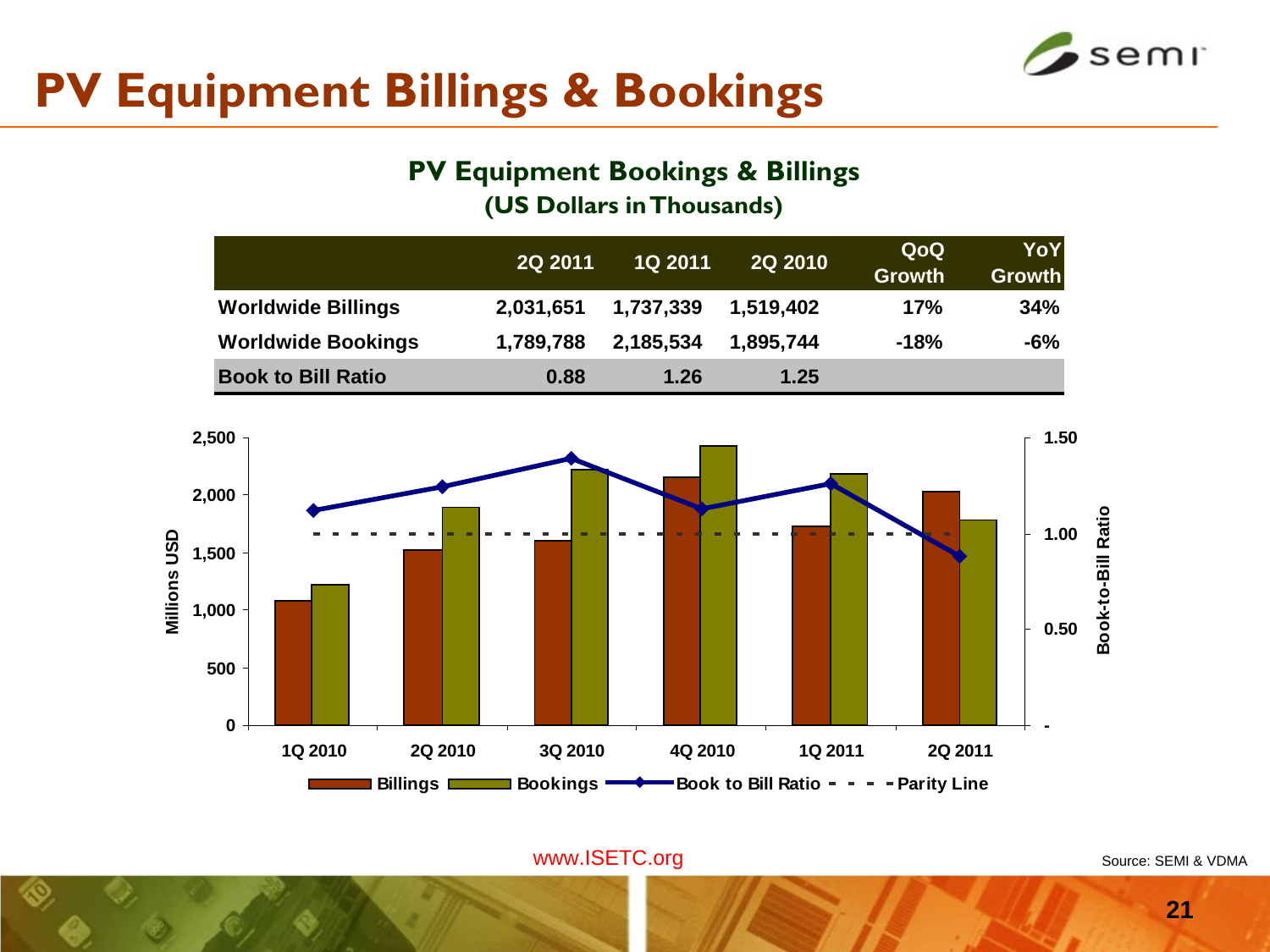#### semr **Worldwide PV Equipment Billings by Region**



- Asia has increasingly become the center of PV manufacturing capacity expansion
	- 85% of worldwide billings came from Asia in 2Q'11 v.s. 60% in 1Q'10

Source: SEMI & VDMA

**22**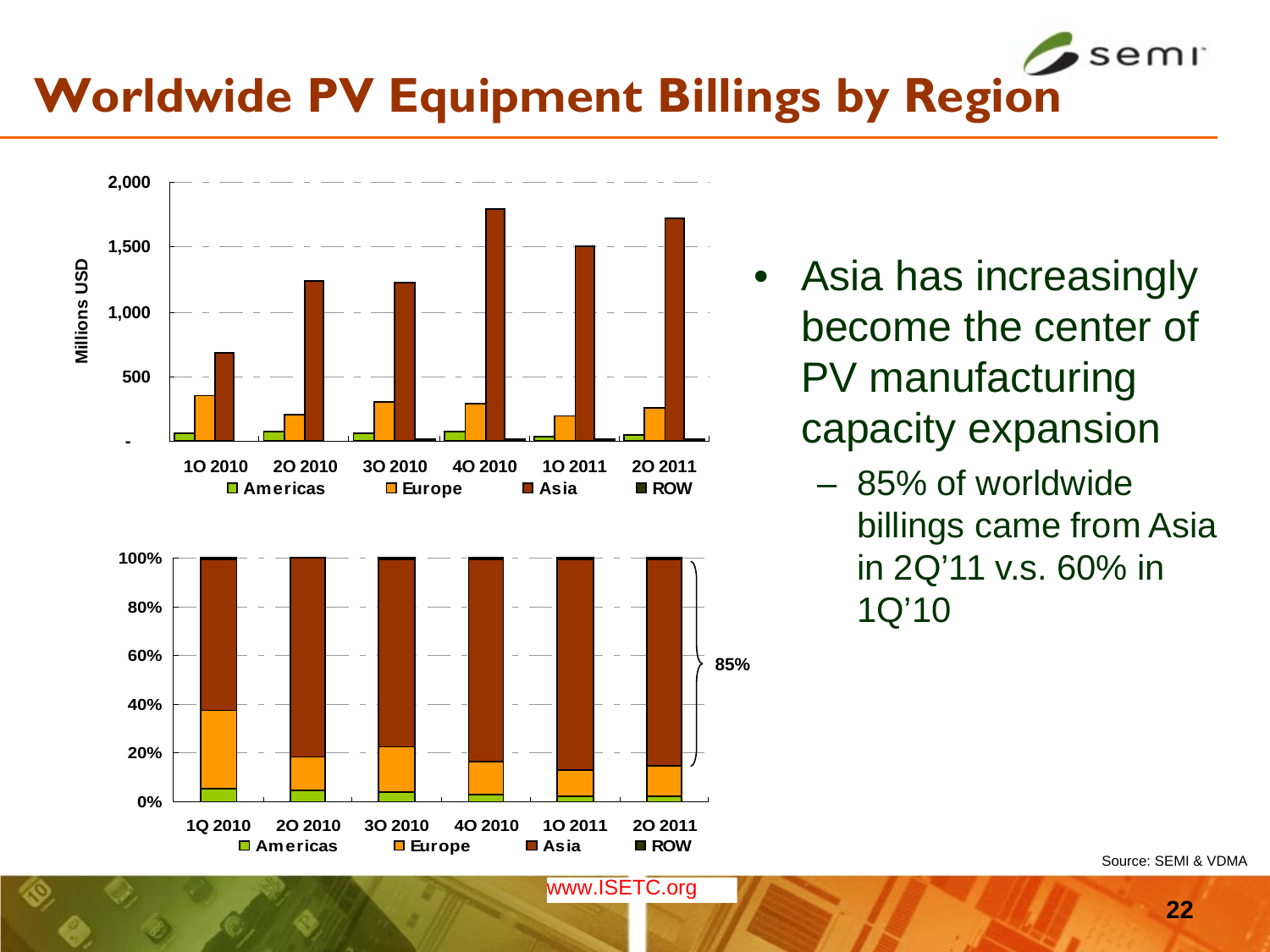#### semr **Worldwide PV Equipment Bookings by Region**





- Asia will continue to be the center of PV manufacturing capacity expansion
	- 88% of Q2'11 worldwide bookings came from Asia

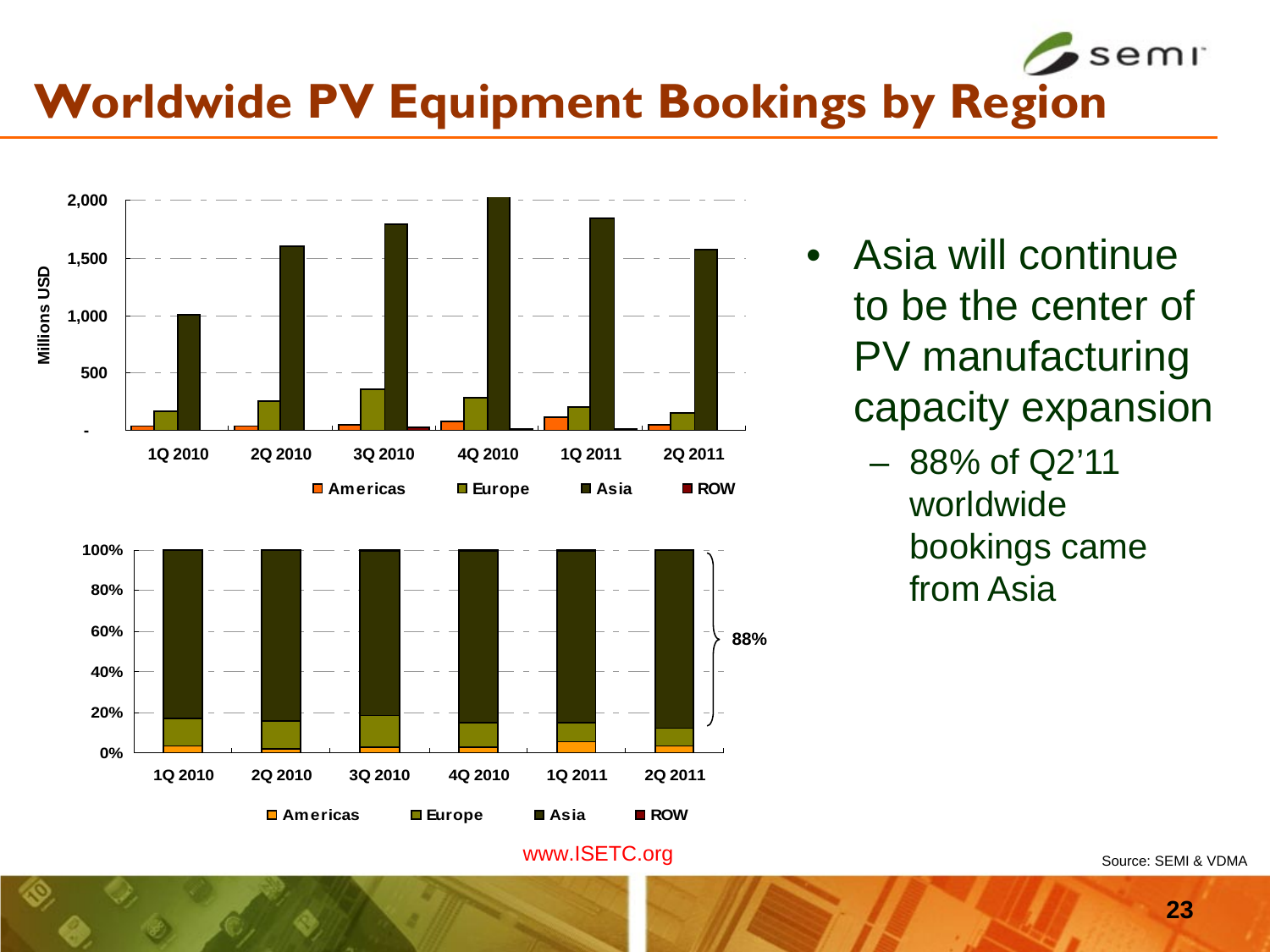

#### **Presentation Outline**

- SEMI and the PV Group
- Global PV Market
- PV Manufacturing
- Worldwide PV Equipment Bookings and Billings Market Statistics Program
- **Impact of Recent Market Weakness on PV Manufacturers**
- Outlook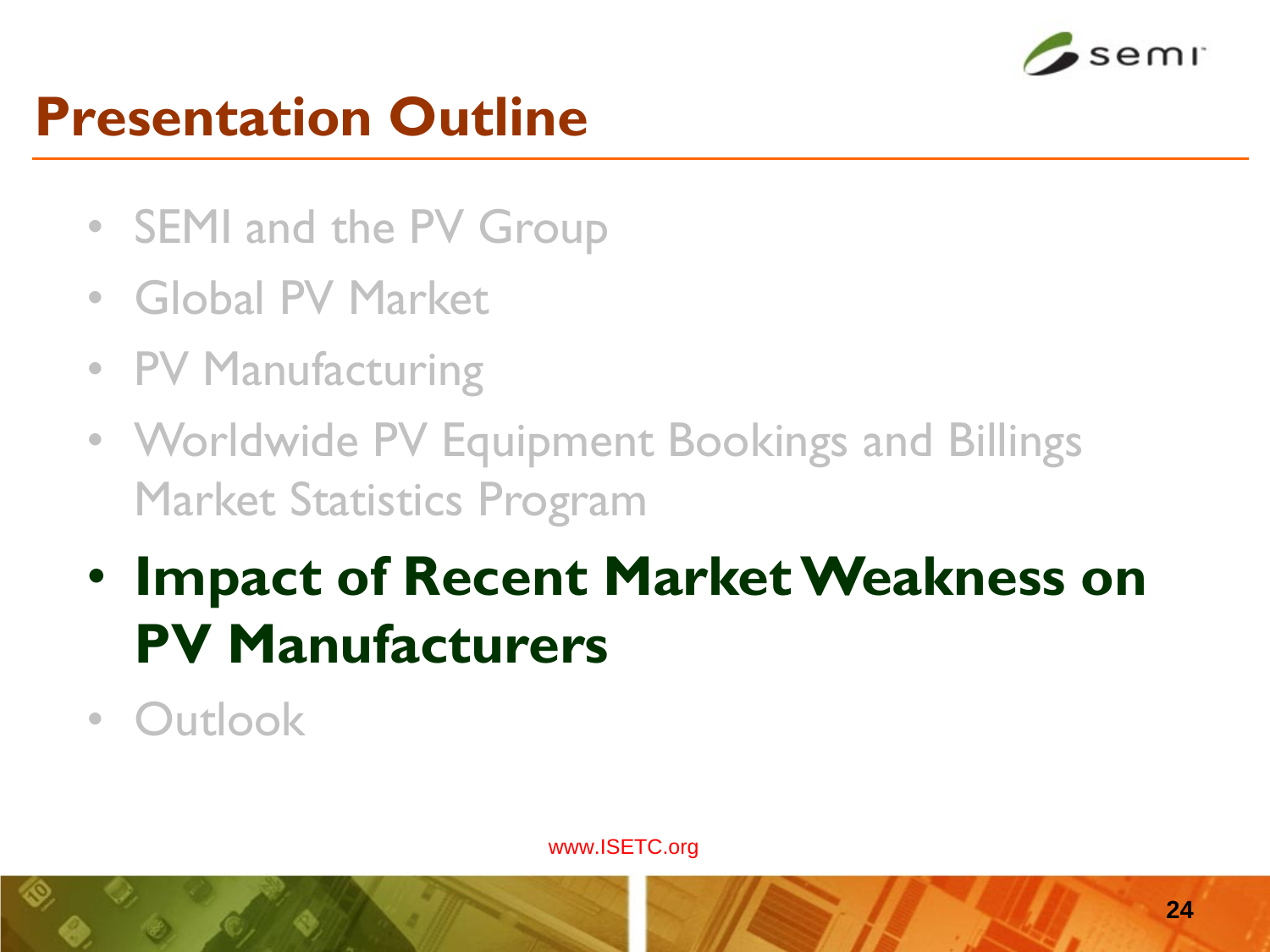

## **Supply Chain Impact**

- PV manufacturers
	- Significant inventory built-up
	- Fierce cost and pricing competition
	- Sharply falling ASPs
	- Overcapacity and low utilization
	- Eroding margins
	- Increasing financial pressures
- PV manufacturing equipment suppliers
	- Customer pushing out or cancelling capacity expansion plans
	- Sharp decline in order intake
	- Significant decline in revenues expected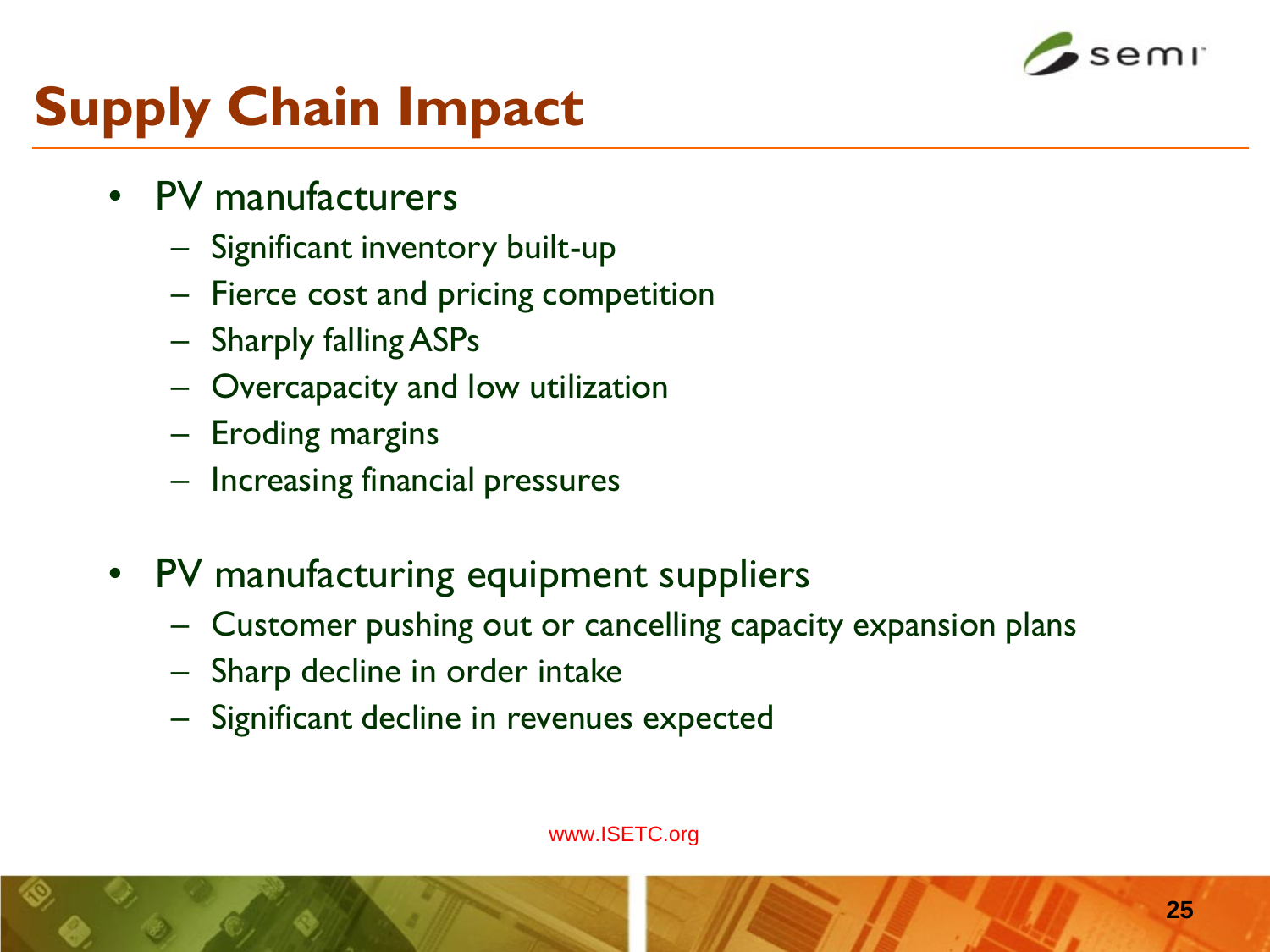

## **Declining ASPs**



Companies included: Suntech, Yingli, Trina, Canadian Solar, LDK, China Sunergy, and Renesola

www.ISETC.org

Source: Company financial reporting and SEMI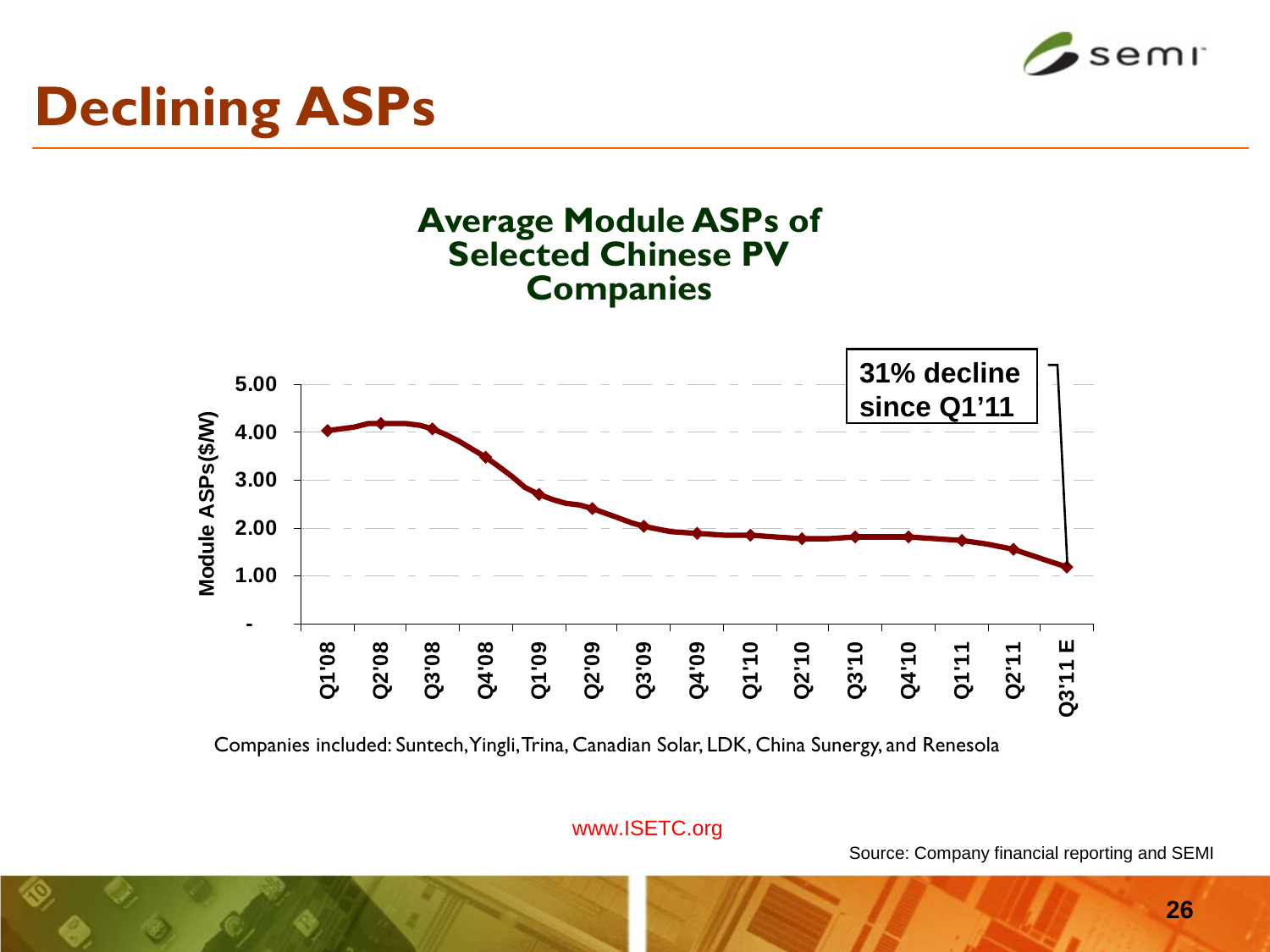

#### **Declining Gross Margins**

#### **Average and Median Gross Margins of Selected PV Companies**



Companies included: Suntech, JA Solar, First Solar, Yingli, Trina, Canadian Solar, LDK, SunPower, China Sunergy, and Renesola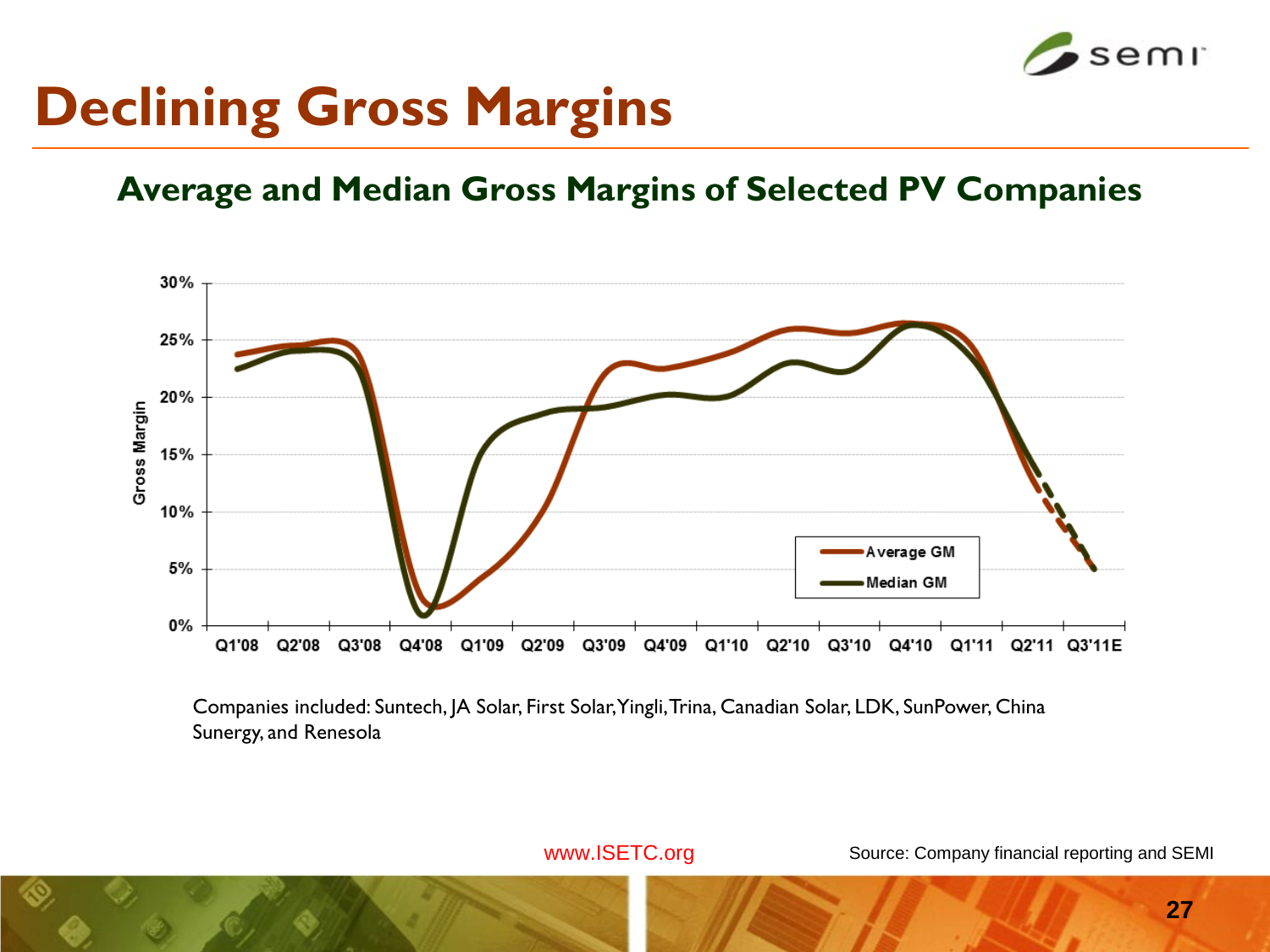

## **Declining Revenues**

#### **Monthly Revenues of Selected Taiwan PV Companies**



Source: Taiwan Stock Exchange and SEMI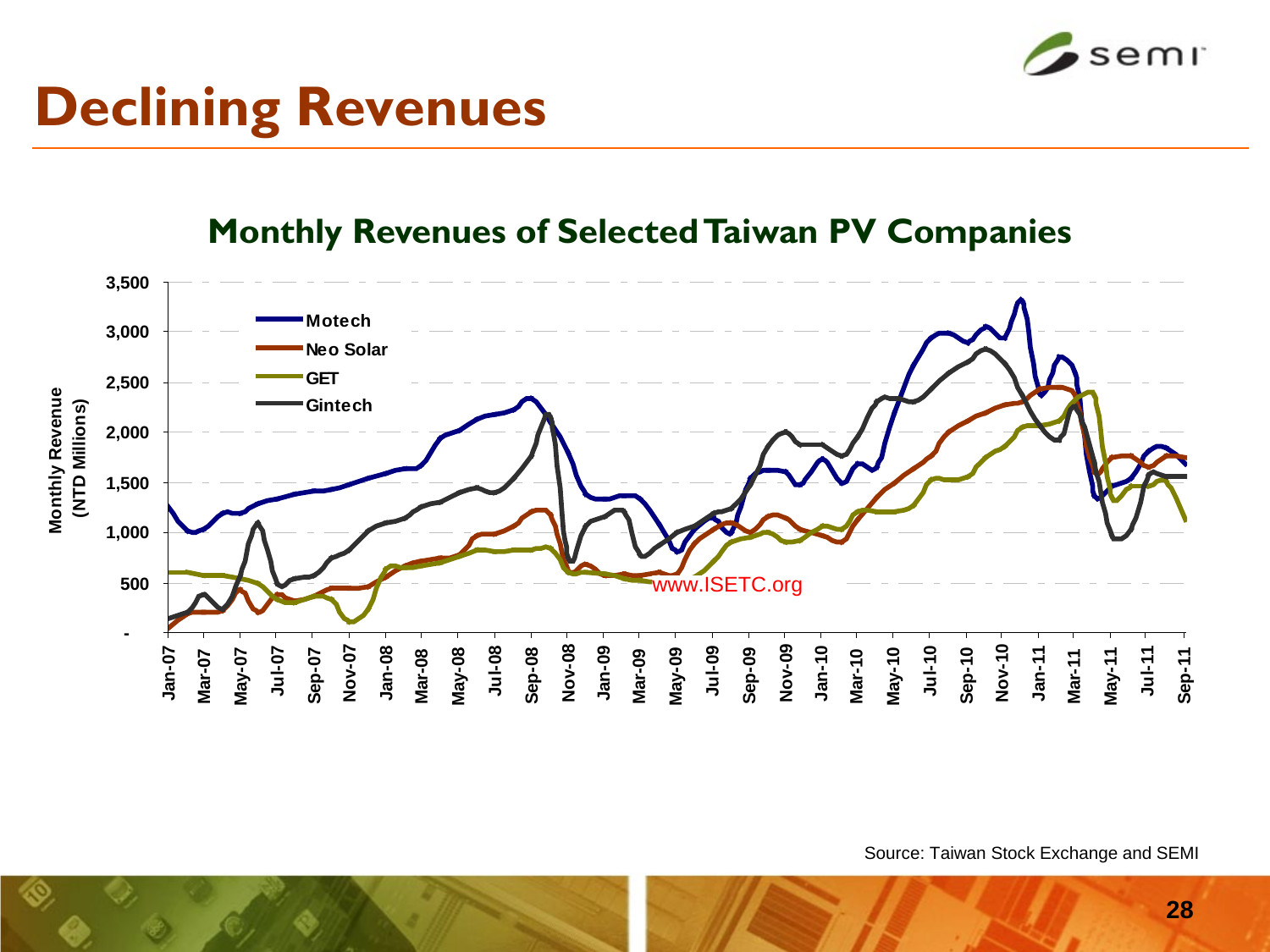

#### **Declining Equipment Order Intake**

|                | <b>1Q 2010</b> | <b>2Q 2010</b> | <b>3Q 2010</b> | 4Q 2010 | <b>1Q 2011</b> | <b>2Q 2011</b> |
|----------------|----------------|----------------|----------------|---------|----------------|----------------|
| Worldwide B2B  | 1.12           | 1.25           | 1.39           | 1.13    | 1.31           | 0.88           |
| Billings Q/Q % |                | 40%            | 5%             | 35%     | $-19%$         | 17%            |
| Bookings Q/Q % |                | 55%            | 18%            | 9%      | $-10%$         | -18%           |



Source: SEMI & VDMA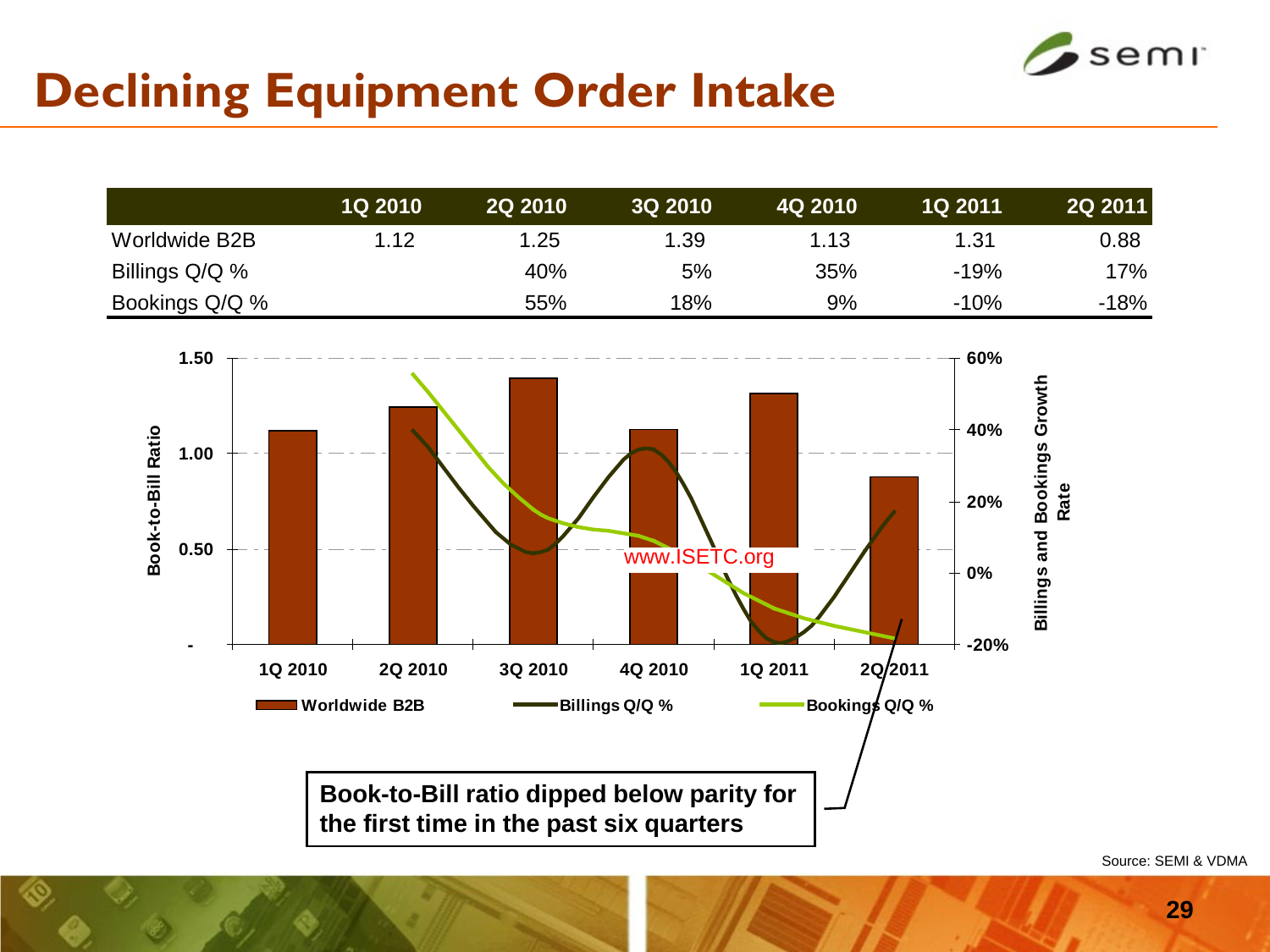

### **Presentation Outline**

- SEMI and the PV Group
- Global PV Market
- PV Manufacturing
- Worldwide PV Equipment Bookings and Billings Market Statistics Program
- Impact of Recent Market Weakness on PV Manufacturers
- **Outlook**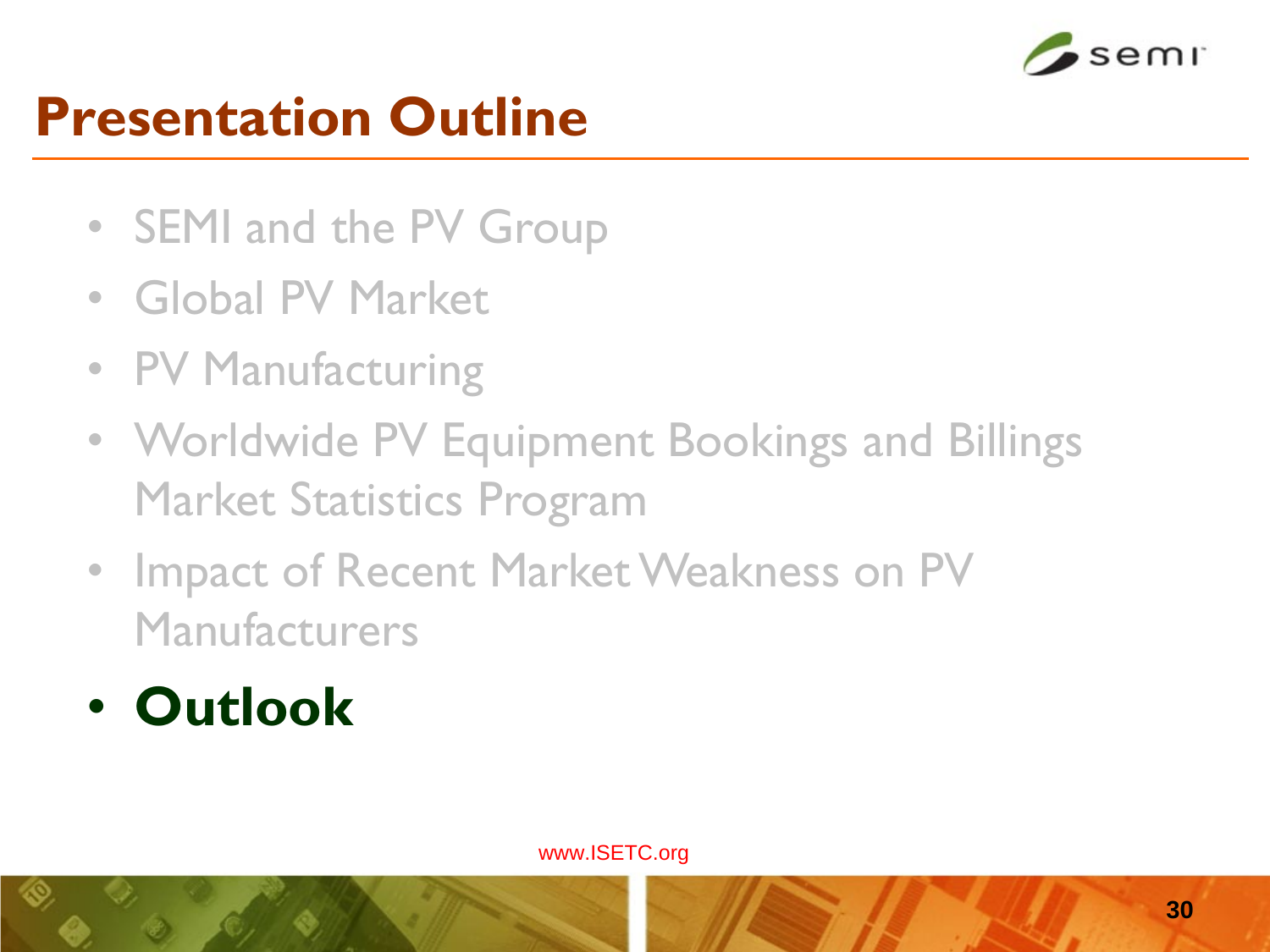

## **Challenging 2011 & 2012**



- The PV industry entered into a down cycle at the end of the first quarter of this year due to weakness in European market
- End market demand growth is expected to be much smaller in magnitude even by the most optimistic forecast
- Europe will continue to be the dominant market in 2011 and 2012, though its market share will decline with flat or even negative growth
- US, emerging markets such as China and India, are expected to be the growth drivers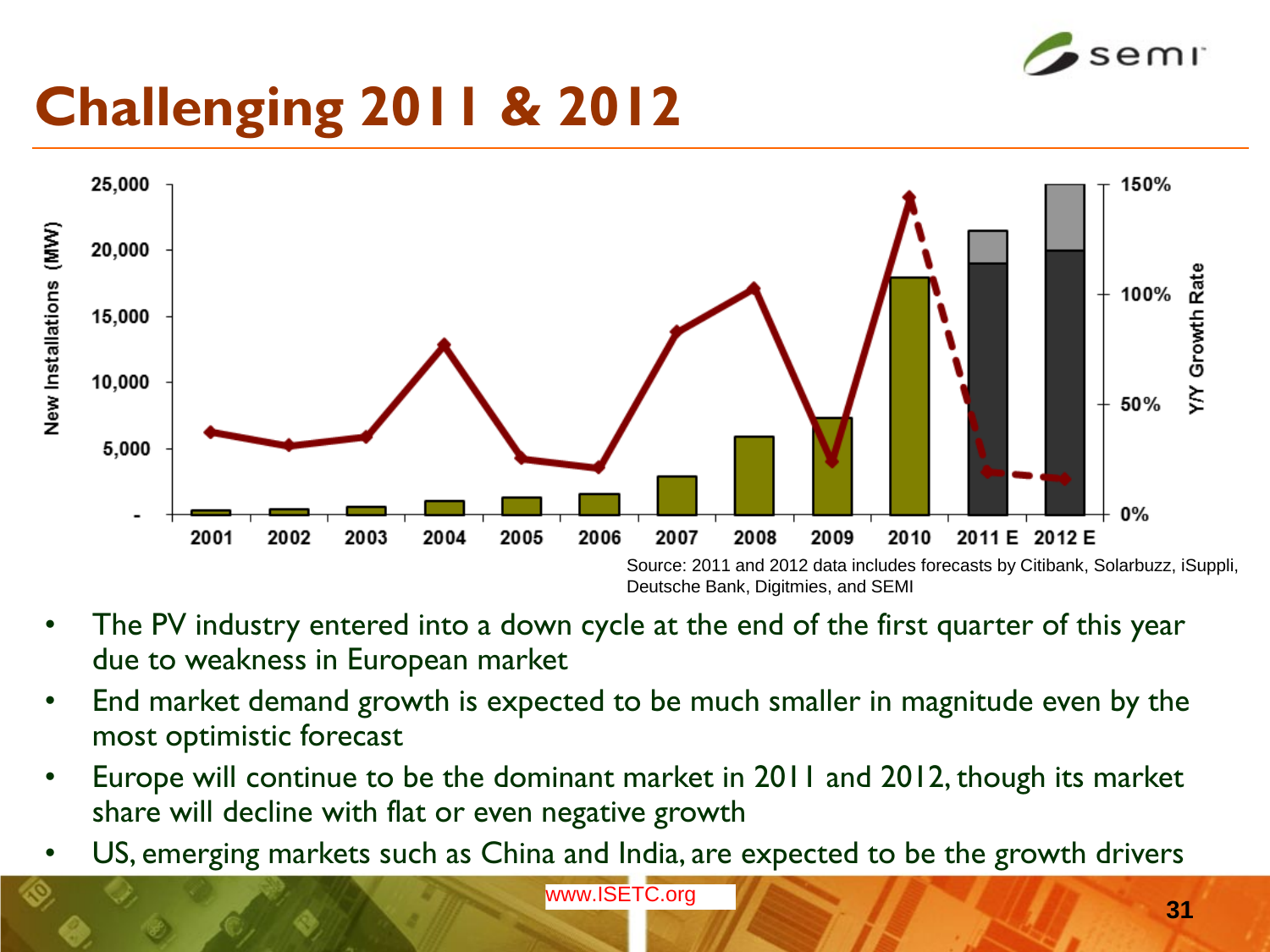

#### **Ongoing Industry Structure Transformation**

- Significant slowdown in capacity expansion
- Continued geographic shift of manufacturing to Asia
- Vertical integration
- Technology differentiation
	- Market demand has been shifting towards solar cells with high conversion efficiencies
- Industry consolidation
	- Weed out inefficient capacities
	- Fewer, stronger, more efficient players
	- Industry supply chain matures
- Large corporations endorsing solar
	- Newcomers with strong financial capital, technology and low production costs will likely accelerate industry transformation
		- TSMC
		- GE
		- Samsung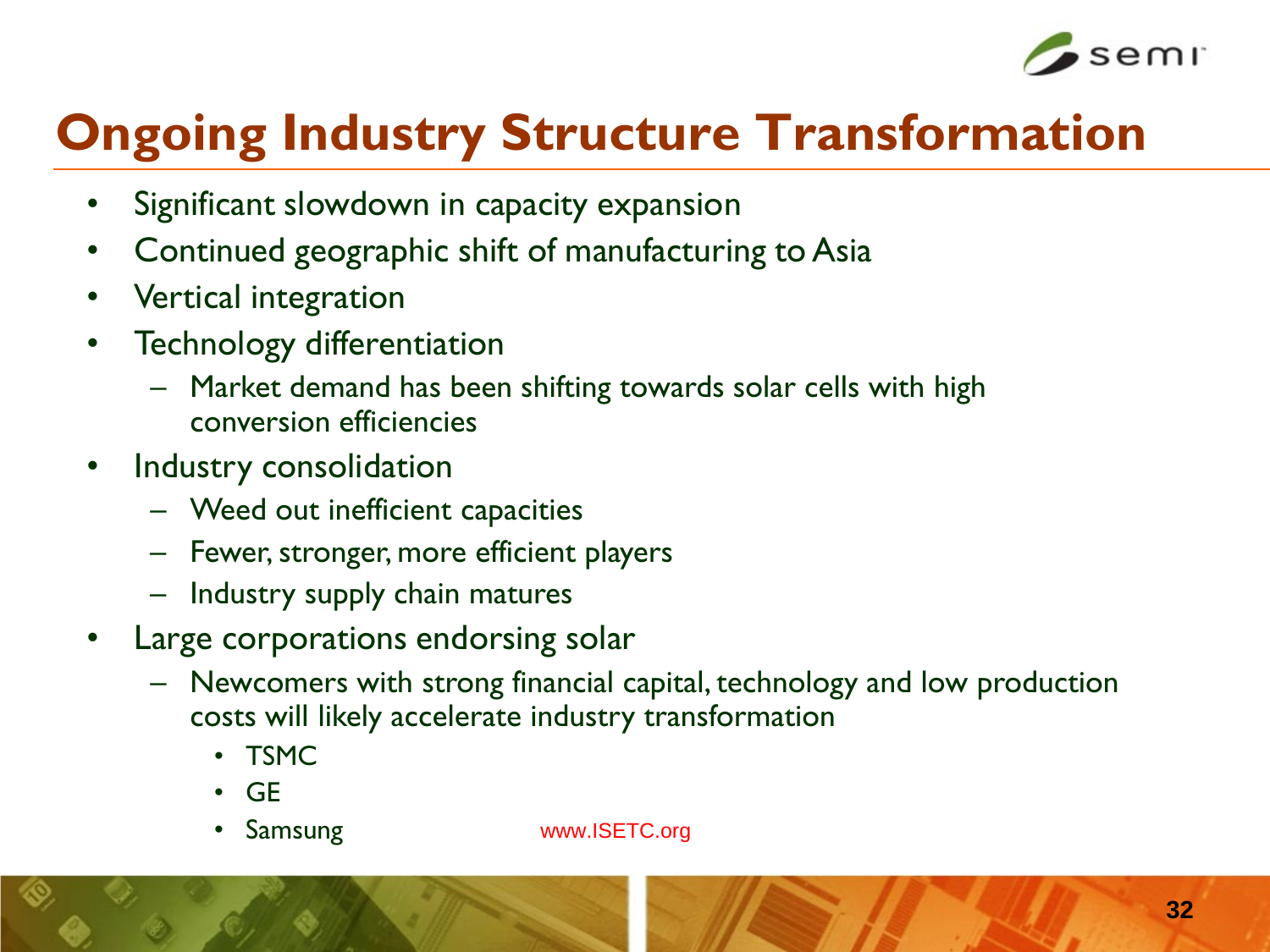#### **Industry Consolidation – DRAM Industry**



| Early 1990s         |                         | <b>Today</b>               |  |
|---------------------|-------------------------|----------------------------|--|
| Daewoo              | Fujitsu                 | Elpida                     |  |
| Hitachi             | Hyundai                 | <b>Hynix</b>               |  |
| <b>IBM</b>          | <b>LG Semiconductor</b> | Inotera (Micron/Nanya)     |  |
| Matsushita          | Micron                  | Micron                     |  |
| Mitsubishi          | <b>NEC</b>              | Nanya                      |  |
| <b>Nippon Steel</b> | <b>OKI</b>              | Powerchip                  |  |
| Samsung             | SGS-Thompson            | ProMOS                     |  |
| Sharp               | <b>SONY</b>             | Rexchip (Elpida/Powerchip) |  |
| Tohoku              | <b>Texas Instrument</b> | Samsung                    |  |
| Toshiba             | $\bullet\bullet\bullet$ |                            |  |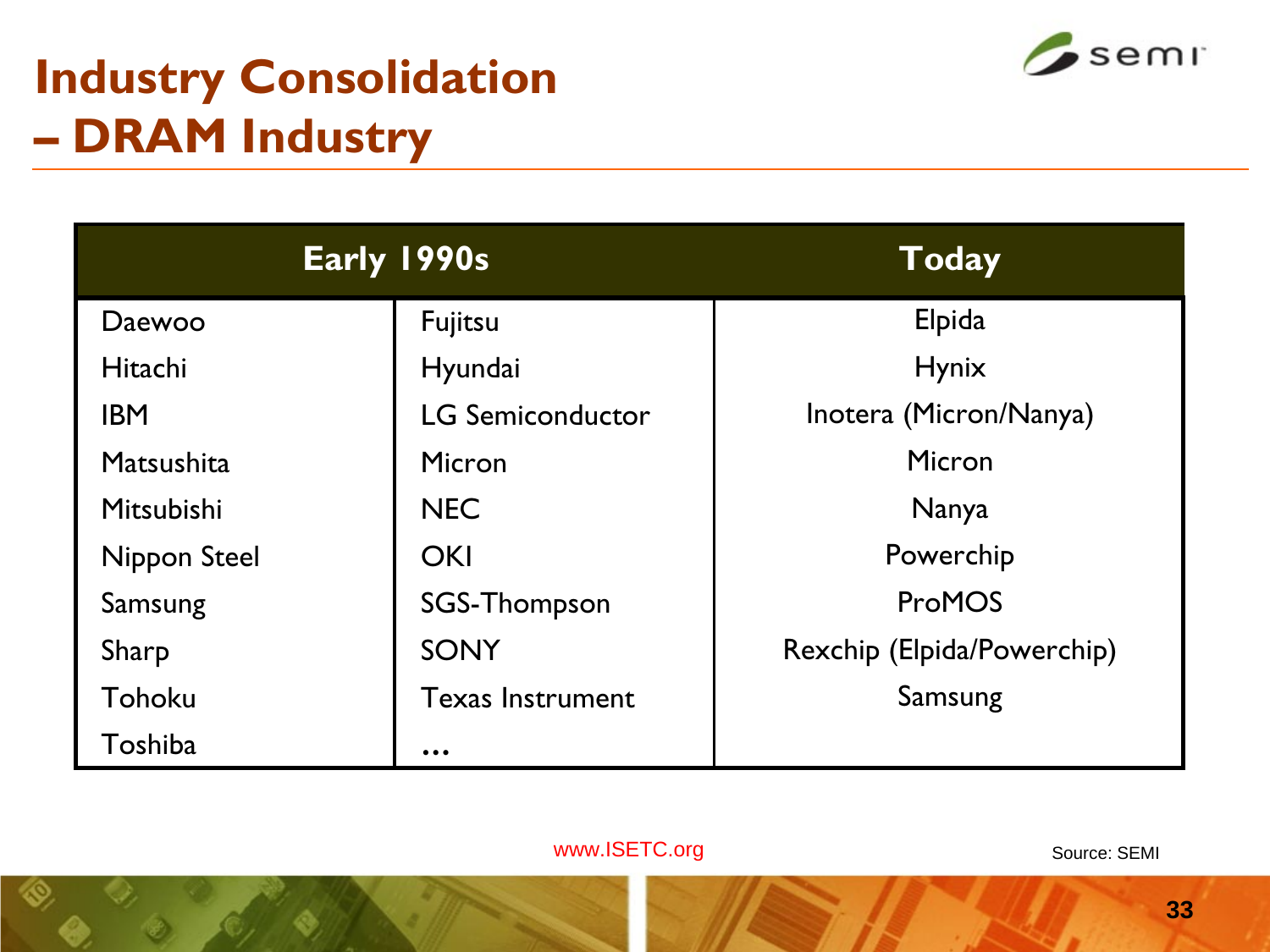#### **Industry Consolidation – Silicon Wafer Industry**

**15 Suppliers 7 Suppliers**



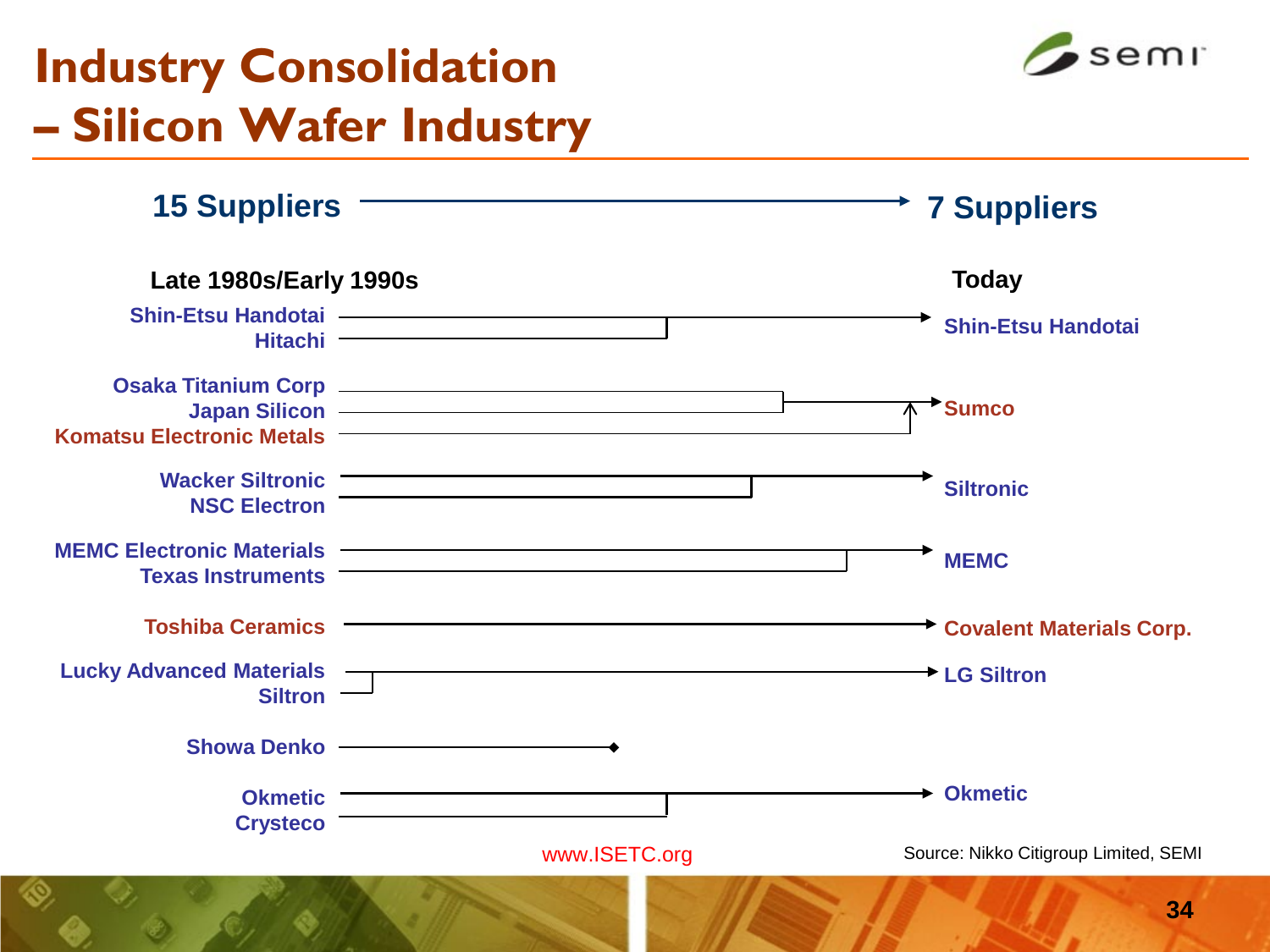## **Industry Consolidation**



#### **– Semiconductor Device Manufacturers**

| 150mm Fabs             | 200 mm Fabs                | 300 mm Fabs           | 450 mm Fabs     |
|------------------------|----------------------------|-----------------------|-----------------|
| Intel                  | Intel                      | Intel                 |                 |
| <b>AMD</b>             | <b>AMD</b>                 | <b>AMD</b>            |                 |
| Dallas Semi.           | <b>Ist Silicon</b>         | <b>Chartered Semi</b> |                 |
| <b>Harris</b>          | <b>Altis</b>               | <b>Flash Alliance</b> |                 |
| Hitachi                | AMI Semi.                  | <b>IBM</b>            |                 |
| Kawasaki Steel         | Anam Semi.                 | <b>IM Flash</b>       |                 |
| Lucent                 | Cypress                    | Qimonda               | 3? 4? companies |
| Motorola               | Grace Semi.                | Powerchip             |                 |
| Nippon Steel           | LSI Logic                  | <b>ProMOS</b>         |                 |
| <b>Siemens</b>         | Motorola<br>RexChip        |                       |                 |
| <b>SONY</b>            | <b>National</b><br>Samsung |                       |                 |
| <b>VLSI Technology</b> | <b>SMIC</b>                | <b>SMIC</b>           |                 |
| Yamaha                 | <b>SONY</b>                | SONY                  |                 |
| >100 companies         | $\sim$ 70 companies        | $\sim$ 30 companies   |                 |

www.ISETC.org

Source: SEMI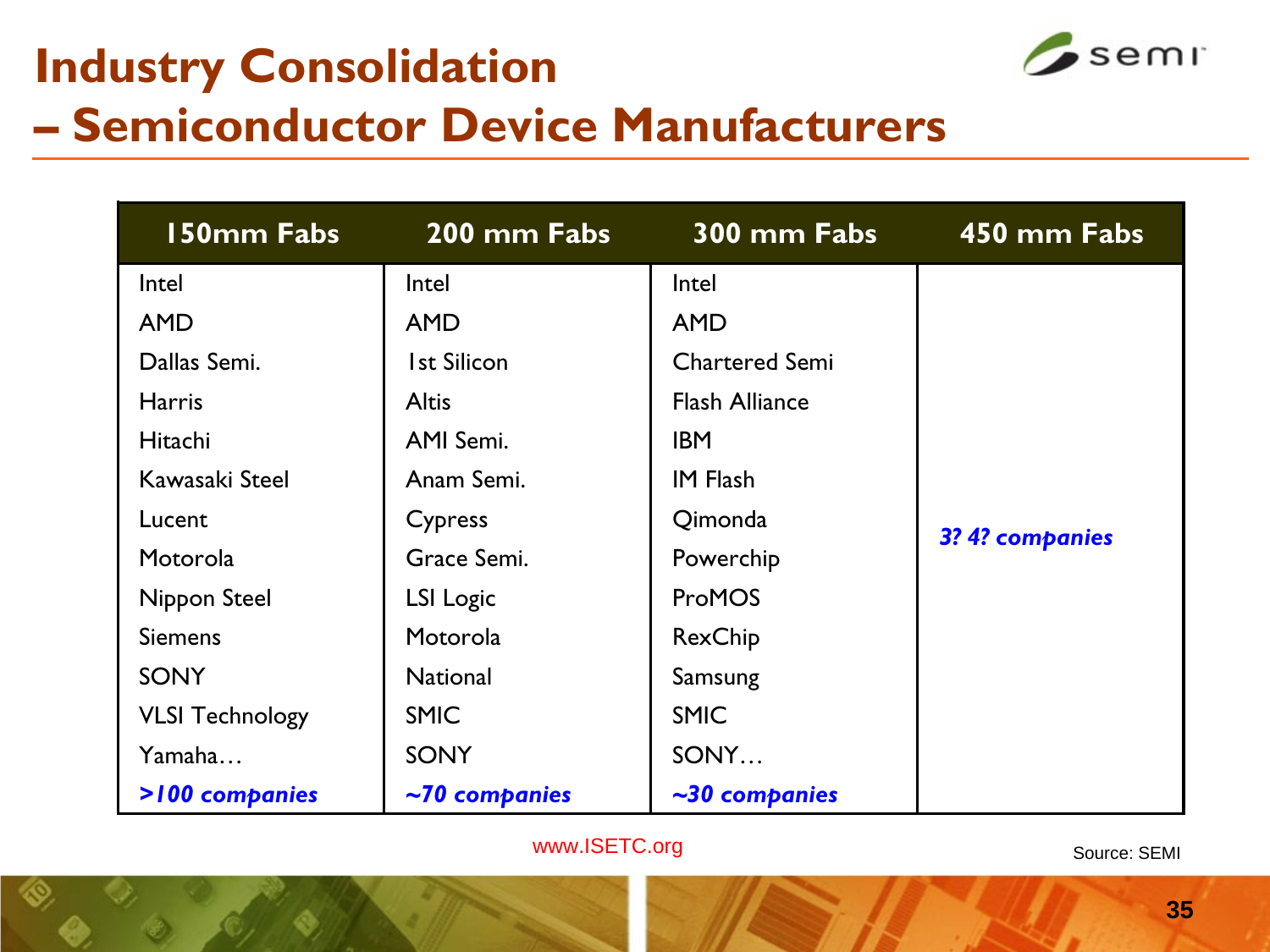

## **PV's Long Term Growth Potential**

• "PV power is a commercially available and reliable technology with a significant potential for long-term growth in nearly all world regions." – *IEA Solar PV Roadmap, May 2010*

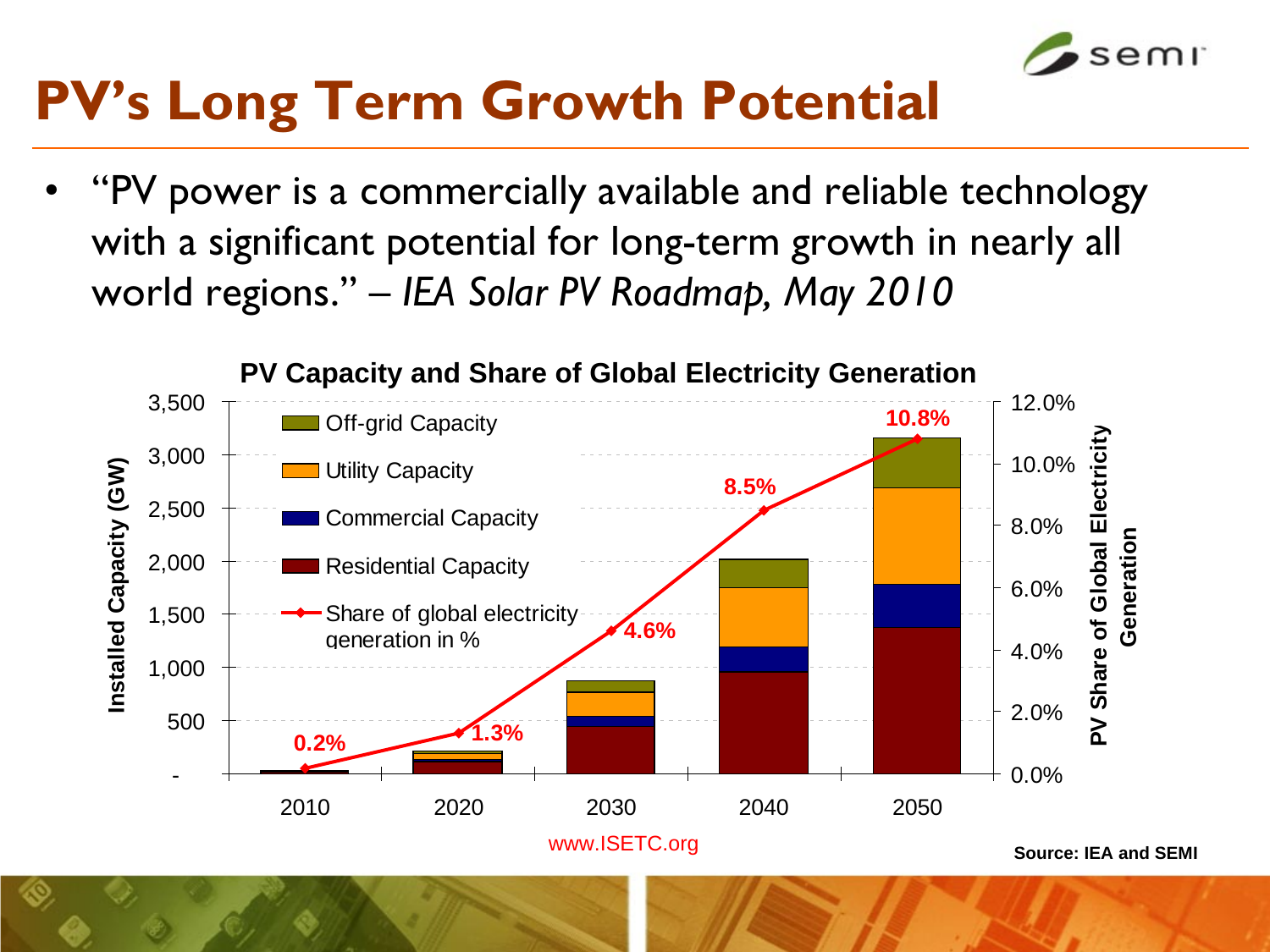## **2011 SEMI International Roadmapping &** *C***seming Collaboration Activities**

- ITRPV International Technology Roadmap for Photovoltaics (Europe)
	- International effort to identify critical technology needs and cost reduction goals for PV materials, manufacturing methods, and process
	- 2nd edition of the International Technology Roadmap for PV released by SEMI and CTM (Crystalline Cell Technology & Manufacturing) Group
- Stakeholder engagement:
	- DOE-SEMI roadmap workshop 2009, related events in 2010 and 2011
	- July 2011: 2nd Annual North American PV Fab Managers Forum at Intersolar NA
	- Focus on critical issues in thin film PV manufacturing shared across the supply chain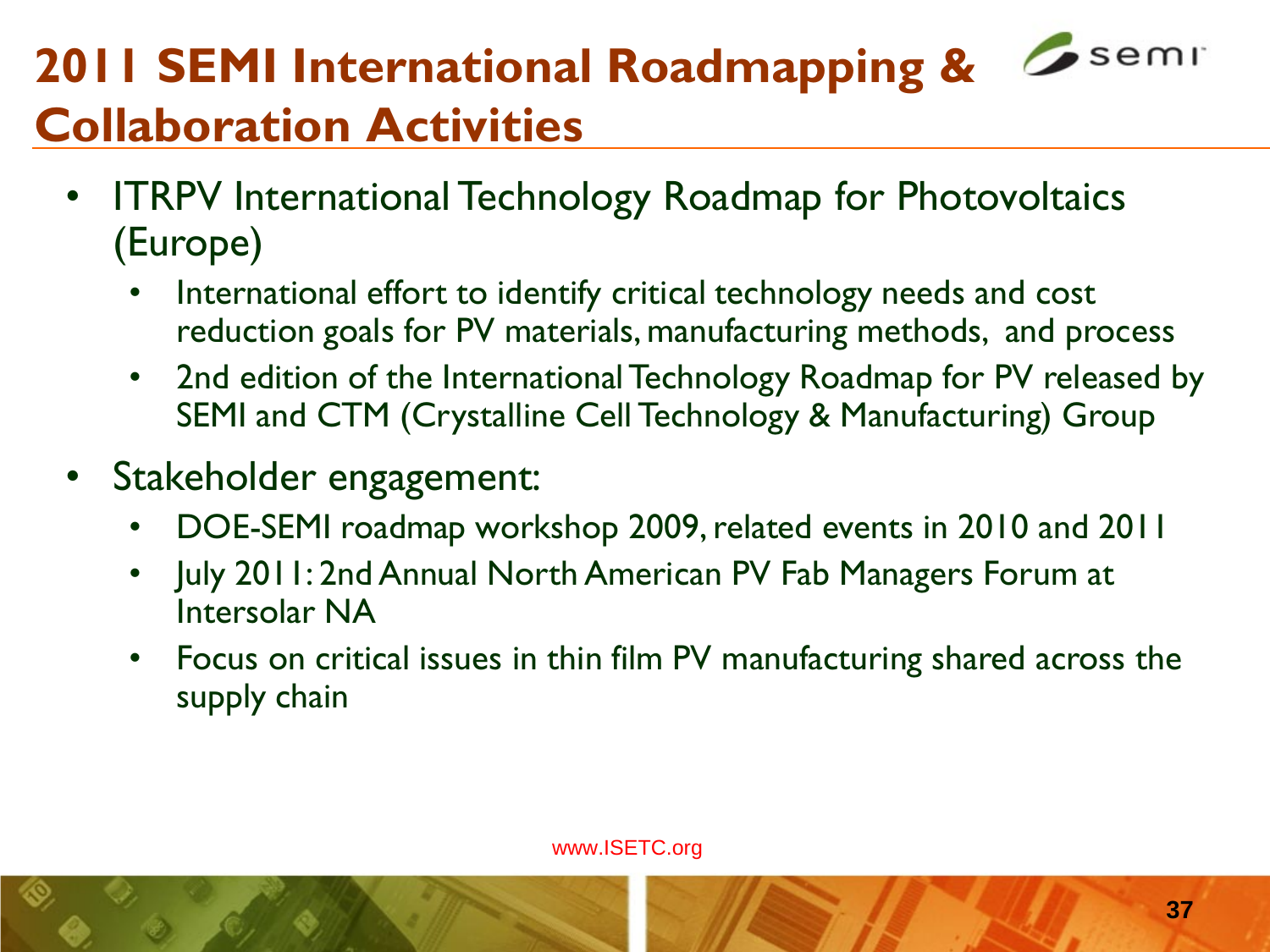

### **US PV Manufacturing Consortium**

- CIGS (Copper Indium Gallium Selenide) National Technology Roadmap
- Mission: Engage the U.S. CIGS PV community to identify key industry challenges/gaps in which a roadmap (and standards) would provide useful direction towards creating a strong U.S. manufacturing industry base and support achievement of the DOE SunShot goal.